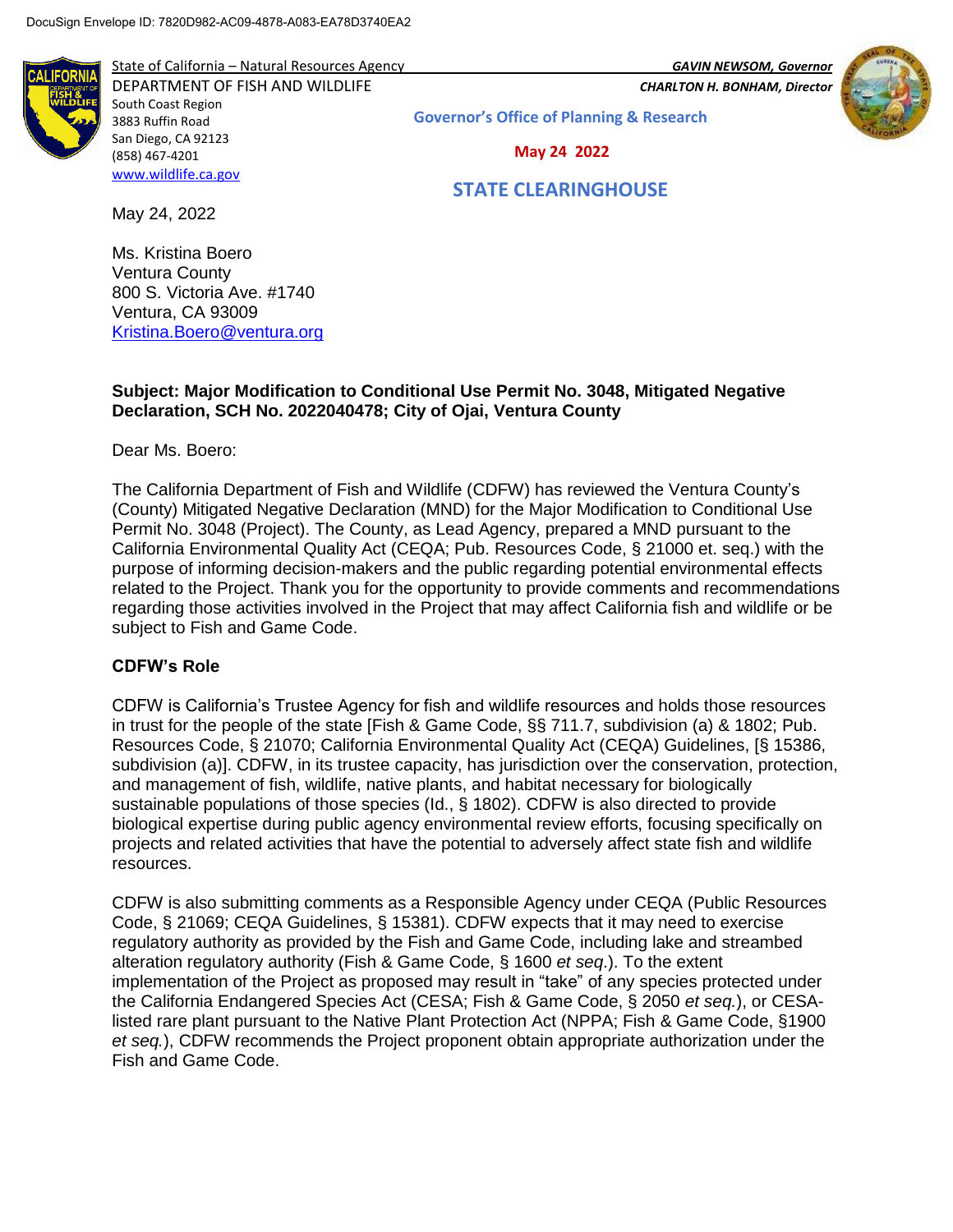Ms. Kristina Boero Ventura County May 24, 2022 Page 2 of 25

### **Project Description and Summary**

**Objective:** The proposed Project will enhance the facilities, play areas, trails, utilities, and landscaping at Camp Ramah (Camp). The Project includes the following activities:

### Cabins and Structures

The proposed project will erect six new cabins, four of which will be two stories, and a central gathering structure. This expansion will result in 10,609 square feet of development over one acre of land. The project footprint was consciously chosen due to the lack of vegetation which burned in the 2017 Thomas fire. A retaining wall will be built around the structures and vary between six and eight feet in height.

#### Road Renovations

An existing secondary-access road along the western property line will be extended to provide access to the new cabin structures. Additionally, the existing driveway will be widened, resulting in the removal and encroachment of several coast live oaks.

#### Exterior Lighting

The Project has proposed that lighting fixtures would be limited to the number of necessary to illuminate the area for safety. Within the MND it states the fixtures will be positioned so that it would not affect adjacent uses by spilling onto into nearby open space and would be shielded to direct light. The lowest possible wattage will be used.

#### Grading and Construction

Grading and other construction activities involving heavy equipment shall be timed to occur between July 1 and March 1 to avoid potential impacts to nesting birds. The applicant shall submit the site plan and grading plans with the locations of the fencing to the Planning Division for review and approval prior to the issuance of a Zoning Clearance for construction. A qualified biologist shall direct the initial site clearing.

### Conditional Use Permit (CUP) Extension

The project will also include an extension of the Conditional Use Permit (CUP) boundary, expanding the property from 83.45 acres to 431.45 acres. These parcels are undeveloped and are vacant open space land with public trails that are part of the Los Padres National Forest trail system. No structures or vegetation removal is proposed on these parcels.

**Location:** The project site is located at 385 Fairview Road approximately 0.32 miles west of the City of Ojai in the unincorporated area of Ventura County. Surrounding land uses include natural open space, agriculture, and scattered residentials.

### **Comments and Recommendations**

CDFW offers the comments and recommendations below to assist the County in adequately identifying, avoiding, and/or mitigating significant, or potentially significant, direct and indirect impacts on fish and wildlife biological resources based on the planned activities of this proposed Project. CDFW recommends the measures below be included in a science-based monitoring program with adaptive management strategies as part of the Project's CEQA mitigation, monitoring and reporting program (Public Resources Code, § 21081.6 and CEQA Guidelines, §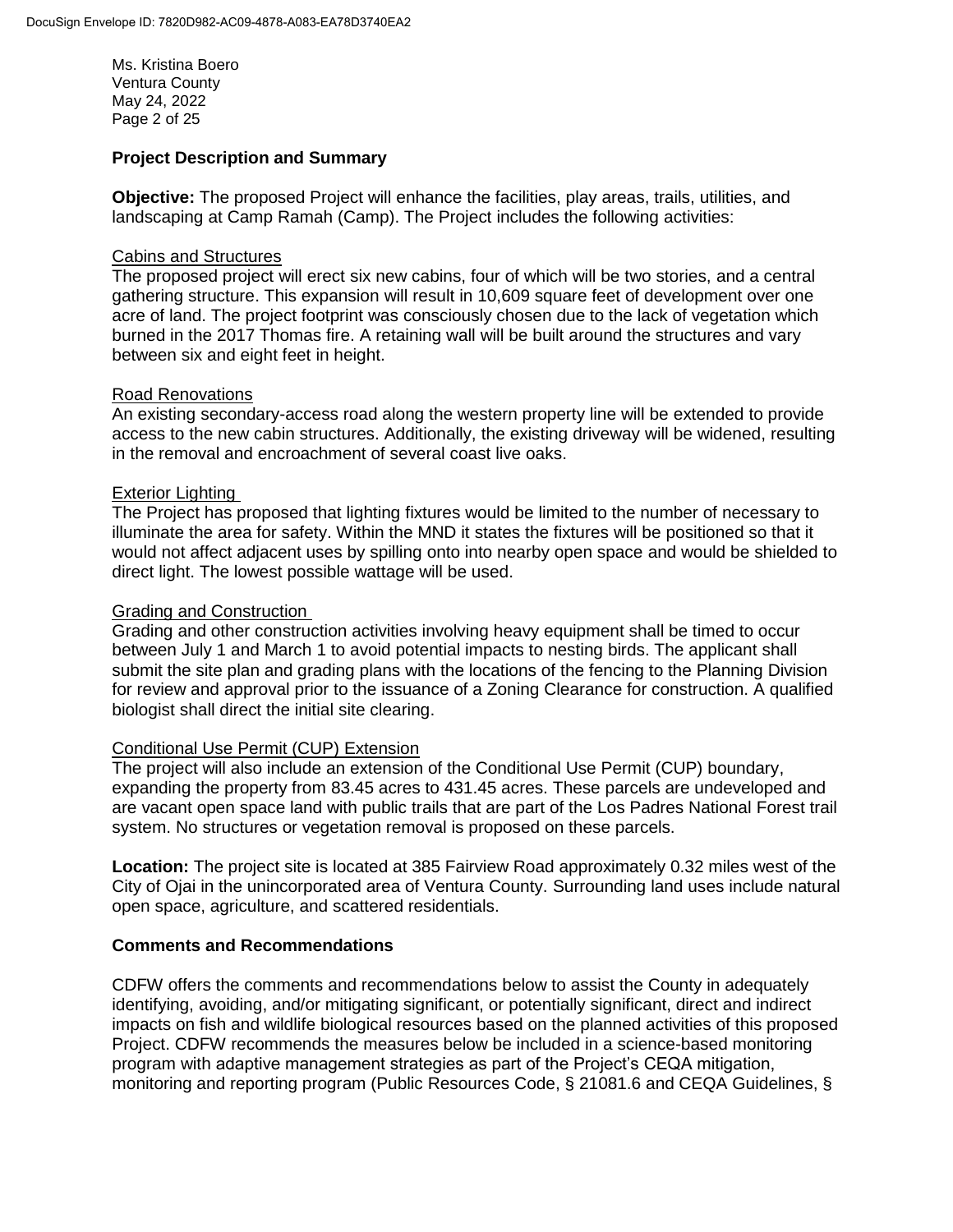Ms. Kristina Boero Ventura County May 24, 2022 Page 3 of 25

15097). Additional comments or other suggestions may also be included to improve the document.

### **Specific Comments**

### **Comment #1: Impacts to Sensitive Plant Communities and Special-Status Plant Species**

**Issue:** It is unclear if the project will impact sensitive plants and sensitive plant communities. The most recent botanical surveys were conducted in 2017. Without more current surveys the Project may result in a significant impact to special-status plants/communities. Mitigation measures and ratios for ranked sensitive vegetation communities including S4 and S5 should be provided for the proposed Project impacts if present.

**Specific impact:** Following the Thomas fire in 2017, it is unclear if the plant communities which were previously present have since repopulated. The vegetation communities found within the Project footprint and the surrounding area prior to the fire provided important foraging and nesting areas for a variety of special status species. Development of the area and thinning of vegetation for fuel modification will result in the loss of resources. Rare plants within 1,000 meters from these activities are considered impacted.

**Why impact would occur:** A nine-quad review of the California Natural Diversity Database (CNDDB) revealed several special status plants that have potential to occur in the geographical area(s). Although multiple focus surveys have been conducted at the Project site the most recent botanical surveys occurred in 2017, before the Thomas Fire. A general survey was done in 2018, but mainly functioned to address the altered conditions following the fire event. Thus, 2017 observations may not be representative of current conditions. Rare plants/communities may have established in the Project site since the 2017/2018 surveys. Presence/absence determinations of rare plants in the Project area, specifically areas that would be impacted due to Project implementation (e.g., existing facilities), should be determined based on recent surveys. CDFW generally considers biological field assessments for rare plants valid for a period of up to three years.

Rare plants may have established in the Project site post-fire and have since been undetected. Burned habitat does not decline in value or importance by default of being burned. Given time, burned habitat is expected to successionally progress back to the pre-burn vegetation community. The burned habitat still contains all of the vegetation species that occurred pre-fire, in the form of 1) embryos (seed bank) or 2) basal burls or roots that allow for resprouting of vegetation. Project construction and activities such as vegetation clearing, operating large equipment (e.g., loaders, dozers, drilling rigs, and cranes), and ground disturbance (e.g., staging, access, grading, excavating, drilling) may have direct impacts on sensitive or special status plant species and indirect impacts by modifying or removing habitat (Coop et al. 2020).

The following ranked vegetation classifications were found within or near the project footprint prior to the Thomas Fire: Coast live oak *(Quercus agrifolia*) woodland alliance (S4), bush mallow (*Malacothamus fasciculatus*) shrubland alliance (S4), and mulefat (*Baccharis saluicifolia*) scrub alliance (S4). The MND states a combined 1.17 acres of these sensitive vegetation communities were impacted by the Thomas fire and emergency fire operations.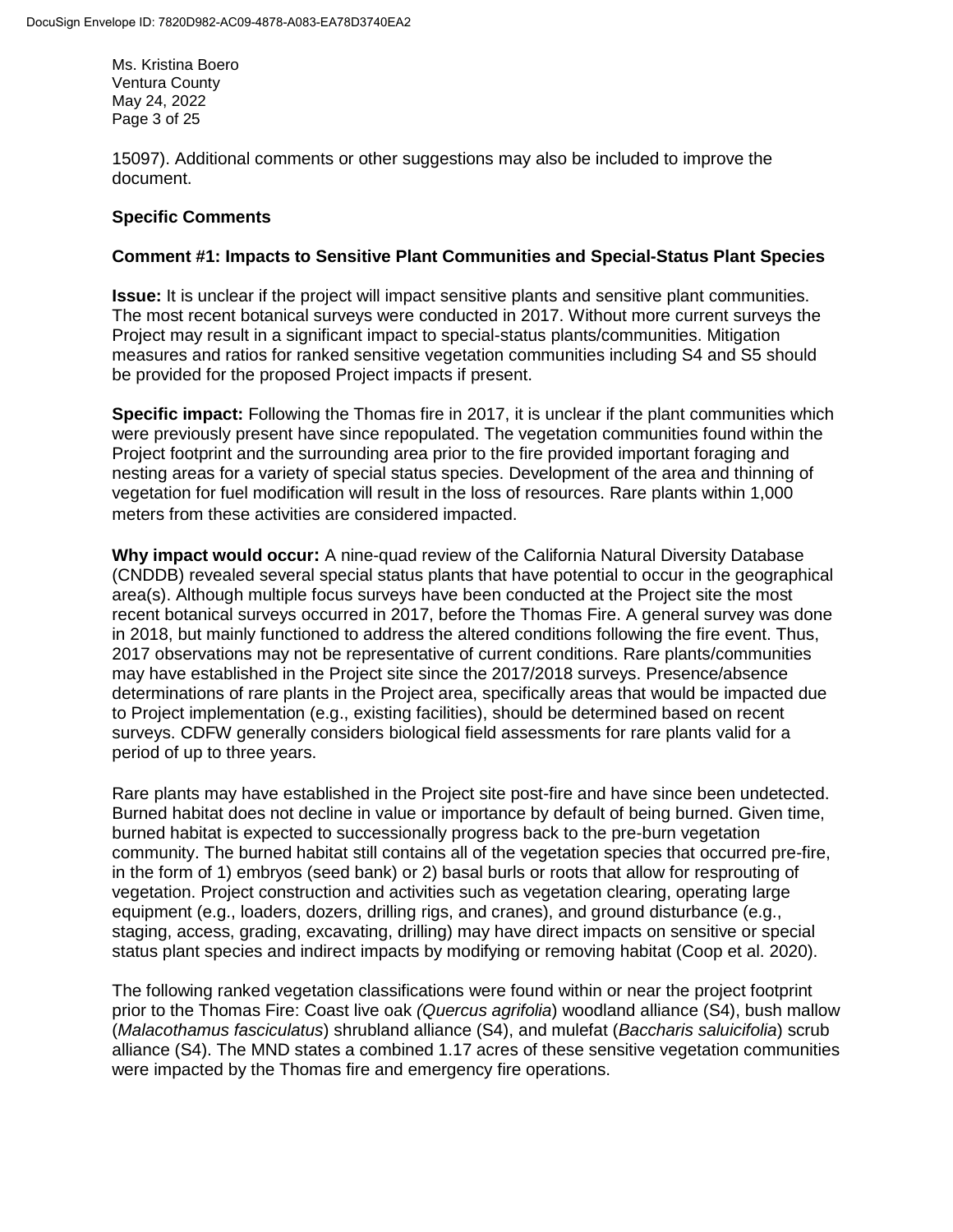Ms. Kristina Boero Ventura County May 24, 2022 Page 4 of 25

**Evidence impact would be significant:** Impacts to special-status plant species should be considered significant under CEQA unless they are clearly mitigated below a level of significance. Inadequate avoidance, minimization, and mitigation measures for impacts to these sensitive plant species will result in a Project(s) continuing to have a substantial adverse direct, indirect, and cumulative effect, either directly or through habitat modifications, on any species identified as a candidate, sensitive, or special-status species in local or regional plans, policies, or regulations, or by CDFW or U.S. Fish & Wildlife Service (USFWS). CDFW considers plant communities, alliances, and associations with a statewide ranking of S1, S2, S3, and S4 as sensitive and declining at the local and regional level (Sawyer et al. 2008). An S3 ranking indicates there are 21-80 occurrences of this community in existence in California, S2 has 6-20 occurrences, and S1 has less than 6 occurrences. The Project may have direct or indirect effects to these sensitive species. Mitigation measures and replacement ratios should be provided for ranked vegetation communities if present.

Take of CESA-listed rare plants may only be permitted through an incidental take permit (ITP) or other authorization issued by pursuant to California Code of Regulations, Title 14, section, 786.9 subdivision (b). CDFW is concerned the loss of CESA-listed rare plants may occur if appropriate avoidance, minimization, and/or mitigation for these species is not adopted. 

#### **Recommended Potentially Feasible Mitigation Measure(s):**

**Mitigation Measure #1:** CDFW recommends resurveying the project footprint and fuel modification area to produce a revised plant communities map. Vegetation surveys should be conducted following systematic field techniques outlined by CDFW's *Protocols for Surveying and Evaluating Impacts to Special Status Native Plant Populations and Sensitive Natural Communities* (CDFWa 2018). To determine the rarity ranking of vegetation communities on a specific Project site(s), CDFW utilizes vegetation descriptions found in the *Manual of California Vegetation* (MCV). The MCV alliance/association community names should be provided as CDFW only tracks rare natural communities using this classification system (found online at [http://vegetation.cnps.org/\)](http://vegetation.cnps.org/). CDFW recommends the environmental document provide measures to fully mitigate the loss of individual Endangered Species Act (ESA)- and CESAlisted plants and habitat.

- 1. The MND should provide a map showing which plants or populations will be impacted and provide a table that clearly documents the number of plants and acres of supporting habitat impacted, and plant composition (e.g., density, cover, abundance) within impacted habitat (e.g., species list separated by vegetation class; density, cover, abundance of each species).
- 2. The MND should provide species-specific measures for on-site mitigation. Each speciesspecific mitigation plan should adopt an ecosystem-based approach and be of sufficient detail and resolution to describe the following at a minimum: 1) identify the impact and level of impact (e.g., acres or individual plants/habitat impacted); 2) location of onsite mitigation and adequacy of the location(s) to serve as mitigation; 3) assessment of appropriate reference sites; 4) scientific [genus and species (subspecies/variety if applicable)] of plants being used for restoration; 5) location(s) of propagule source; 6) species-specific planting methods (i.e., container or seed); 7) measurable goals and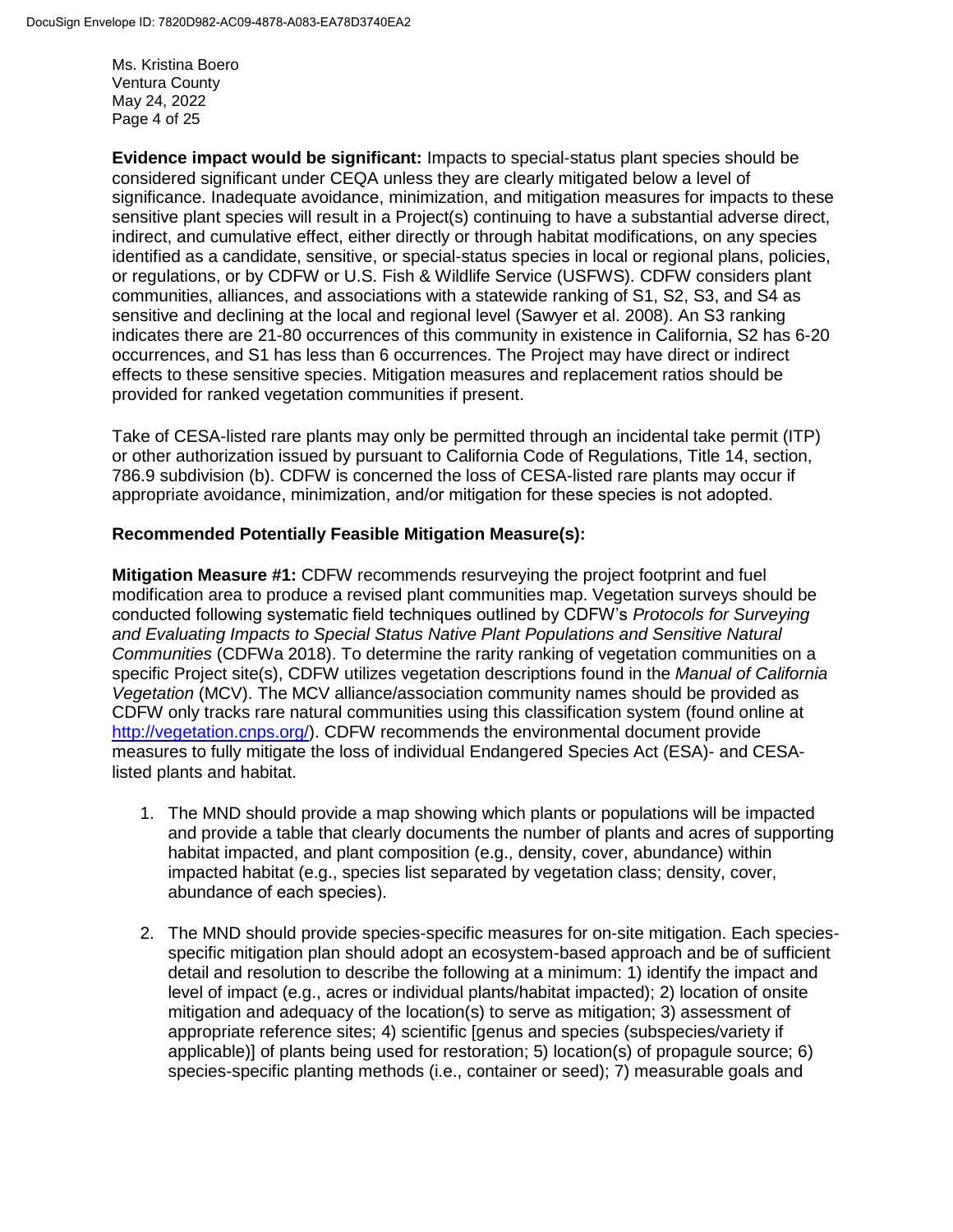Ms. Kristina Boero Ventura County May 24, 2022 Page 5 of 25

> success criteria for establishing self-sustaining populations (e.g., percent survival rate, absolute cover); 8) long-term monitoring, and; 9) adaptive management techniques.

Additionally, considerations should be made regarding timing of these field surveys to ensure accuracy in determining what plants exist on site. Adequate information about special status plants and natural communities present in a project area will enable reviewing agencies and the public to effectively assess potential impacts to special status plants or natural communities and will guide the development of minimization and mitigation measures (CDFWa 2018). 

**Mitigation Measure #2:** If rare or sensitive plants are found on or near the footprint of the Project, the MND should provide species-specific measures to fully avoid impacts to all ESAand CESA-listed plants. This may include flagging all plants and/or perimeter of populations; no work buffers around plants and/or populations (e.g., flagged perimeter plus 50 feet); restrictions on ground disturbing activities within protected areas; relocation of staging and other material piling areas away from protected areas; restrictions on herbicide use and/or type of herbicide and/or application method within 100 feet of sensitive plants; and worker education and training.

**Mitigation Measure #3:** If rare or sensitive plants/communities are impacted on or near the footprint of the Project, CDFW recommends the MND provide measures to fully mitigate the loss of individual ESA- and CESA-listed plants and habitat. The Project proponent should mitigate at a ratio sufficient to achieve a no-net loss for impacts to special status plant species and their associated habitat. This should be for the number of plants replaced to number impacted, including acres of habitat created to acres of habitat impacted. CDFW recommends all impacts to S4 communities *(Quercus agrifolia* woodland alliance, *Malacothamus fasciculatus* shrubland alliance, and *Baccharis saluicifolia* scrub alliance) be mitigate at a minimum 3:1 ratio. Rare plants are habitat specialists that require specific conditions to persist such as vegetation composition (species abundance, diversity, cover), soils, substrate, slope, hydrology, and pollinators.

**Mitigation Measure #4:** All revegetation/restoration areas that will serve as mitigation should include preparation of a restoration plan (Plan), to be approved by CDFW prior to any ground disturbance. The restoration plan should include restoration and monitoring methods; annual success criteria; contingency actions should success criteria not be met; long-term management and maintenance goals; and a funding mechanism for long-term management. Areas proposed as mitigation should have a recorded conservation easement and be dedicated to an entity which has been approved to hold/manage lands (AB 1094; Government Code, §§ 65965- 65968). The Plan should provide species-specific measures for on-site mitigation. Each speciesspecific mitigation plan should adopt an ecosystem-based approach and be of sufficient detail and resolution to describe the following at a minimum: 1) identify the impact and level of impact (e.g., acres or individual plants/habitat impacted); 2) location of onsite mitigation and adequacy of the location(s) to serve as mitigation; 3) assessment of appropriate reference sites; 4) scientific [Genus and species (subspecies/variety if applicable)] of plants being used for restoration; 5) location(s) of propagule source; 6) species-specific planting methods (i.e., container or seed); 7) measurable goals and success criteria for establishing self-sustaining populations (e.g. percent survival rate, absolute cover); 8) long-term monitoring, and; 9) adaptive management techniques.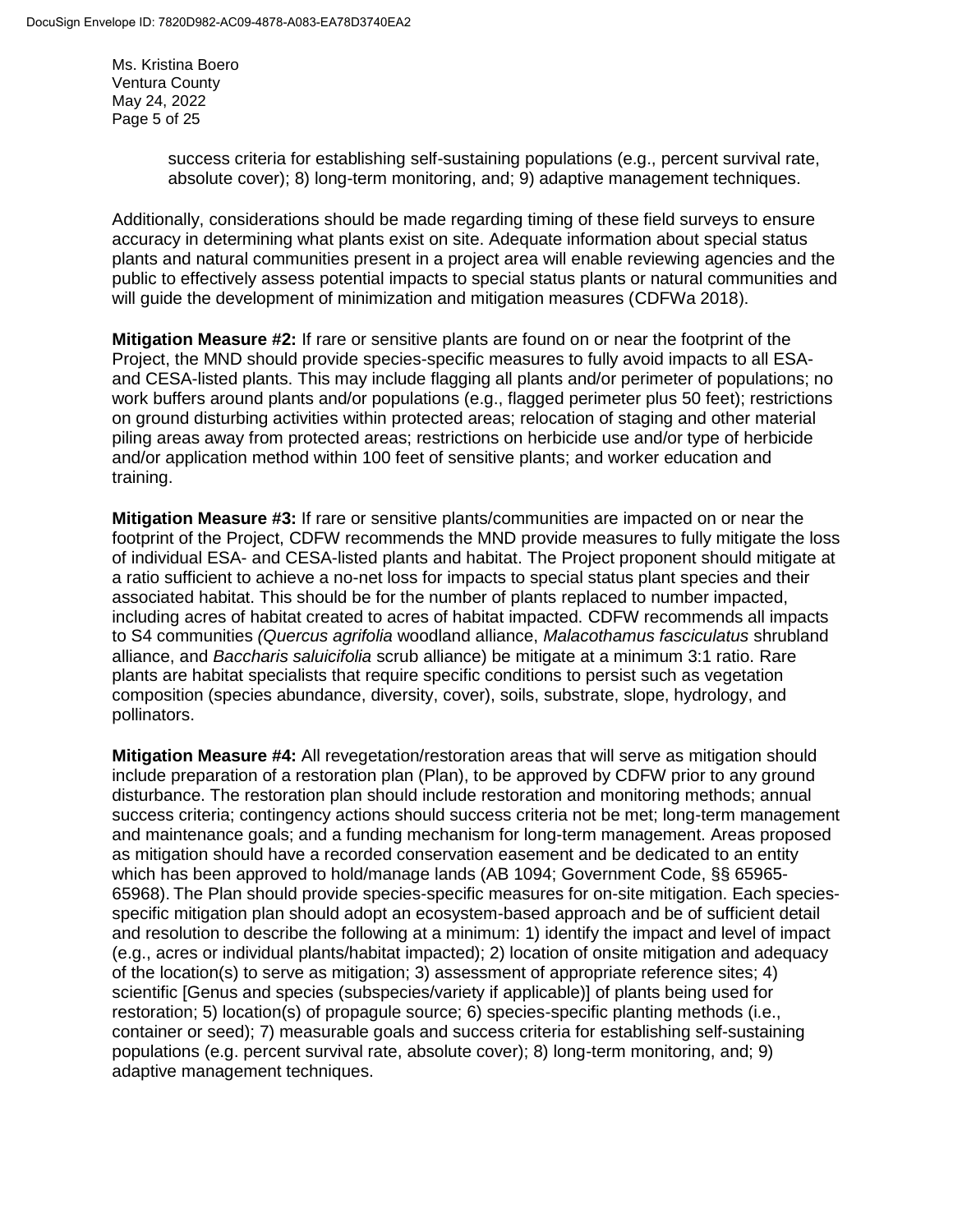Ms. Kristina Boero Ventura County May 24, 2022 Page 6 of 25

**Mitigation Measure #5:** Success criteria should be based on the specific composition of the vegetation communities being impacted. Success should not be determined until the site has been irrigation-free for at least 5 years and the metrics for success have remained stable (no negative trend for richness/diversity/abundance/cover and no positive trend for invasive/nonnative cover for each vegetation layer) for at least 5 years. In the revegetation plan, the success criteria should be compared against an appropriate reference site, with the same vegetation alliance, with as good or better-quality habitat. The success criteria should include percent cover (both basal and vegetative), species diversity, density, abundance, and any other measures of success deemed appropriate by CDFW. Success criteria should be separated into vegetative layers (tree, shrub, grass, and forb) for each alliance being mitigated, and each layer should be compared to the success criteria of the reference site, as well as the alliance criteria in MCV ensuring one species or layer does not disproportionally dominate a site but conditions mimic the reference site and meets the alliance membership requirements.  

CDFW does not recommend topsoil salvage or transplantation as viable mitigation options. Several studies have documented topsoil salvage had no effect on the recolonization of the target plant species (Hinshaw 1998). Based on the scientific literature available, relying on topsoil salvage alone to mitigate impacts to CEQA-rare plant species does not appear to provide any value to mitigate impacts to the plant. 

### **Comment #2: Mountain Lion (***Puma concolor***)**

**Issue:** The Project may impact mountain lion (*Puma concolor*), the Project lies within recorded mountain lion habitat.

**Specific impacts:** Project activities may impact mountain lion population by increasing human presence, traffic, noise, air pollutants and dust, and artificial lighting.

**Why impacts would occur:** Mountain lions may occur within areas immediately adjacent to the Project. The Project may increase human presence (e.g., new development, public trail access, traffic, noise, and artificial lighting) during Project construction and over the life of the Project. Mountain lions are exceptionally vulnerable to human disturbance (Lucas 2020). As human population density increases, the probability of mountain lion persistence decreases (Woodroffe 2000). Most factors affecting the ability of the southern California mountain lion populations to survive and reproduce are caused by humans (Yap et al. 2019). As California has continued to grow in human population and communities expand into wildland areas, there has been a commensurate increase in direct and indirect interaction between mountain lions and people (CDFWb 2013). As a result, the need to relocate or humanely euthanize mountain lions (depredation kills) may increase for public safety. Areas of high human activity have lower occupancy of rare carnivores. Mountain lions avoid areas with low woody vegetation cover and artificial outdoor lighting (Beir 1995). Mountain lions tend to avoid roads and trails regardless of how much they are used (Lucas 2020). Increased traffic could cause vehicle strikes. Loss of wildlife connectivity is another primary driver for the potential demise of the southern California mountain lion population (Yap et al. 2019). Habitat loss and fragmentation due to roads and development has driven the southern California mountain lion population towards extinction (Yap et al. 2019). Conserving and restoring habitat connectivity and corridors is essential for mitigating impacts to mountain lions. This is especially critical in the face of climate changedriven habitat loss and increased frequency of fires (Yap et al. 2019). Under a high emissions and warm and wet climate scenario, much of the chaparral habitat in southern California that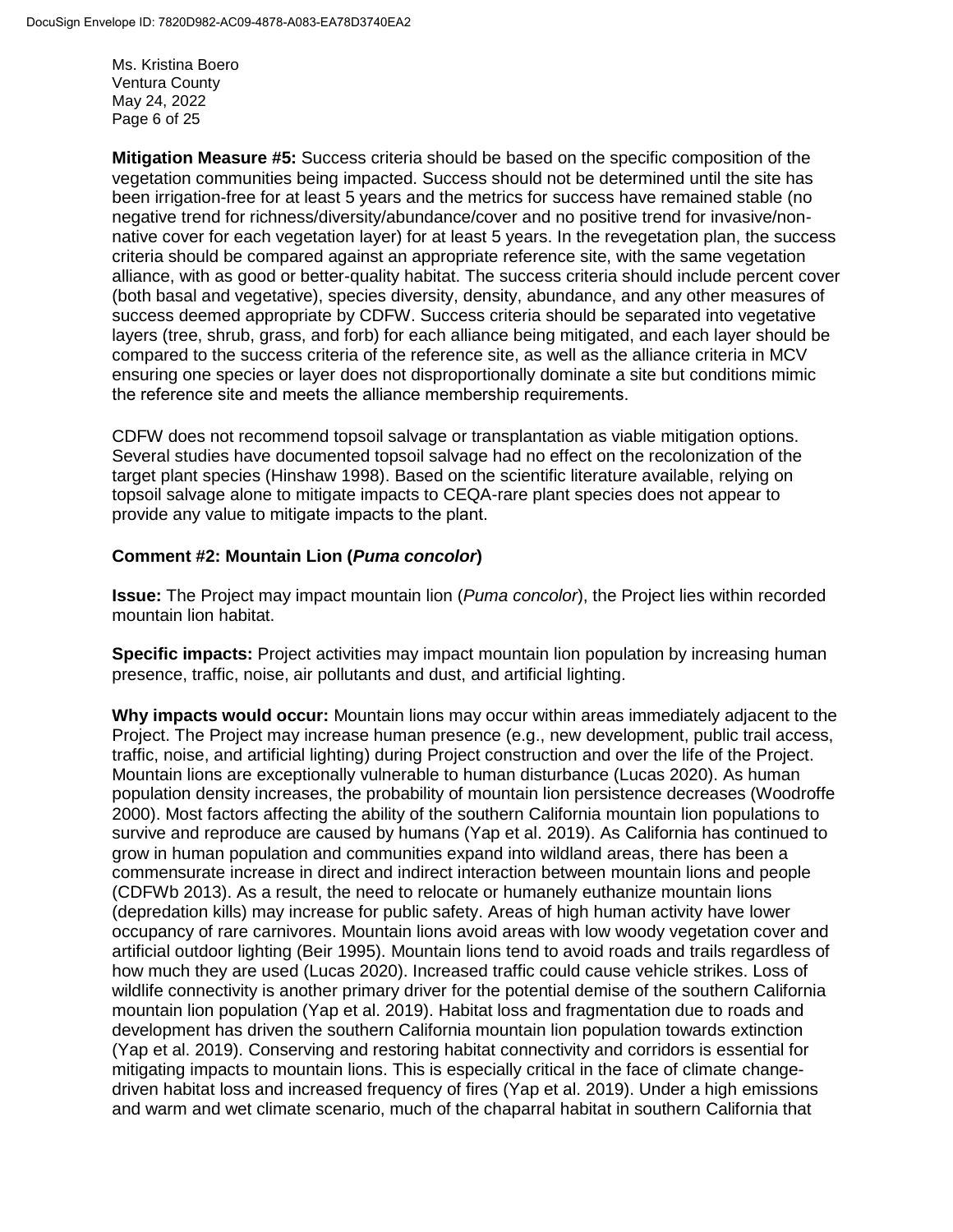Ms. Kristina Boero Ventura County May 24, 2022 Page 7 of 25

provide habitat for mountain lions would be climactically highly stressed by the year 2070 (Thorne et al. 2016).

**Evidence impact would be significant:** The mountain lion is a specially protected mammal in the State (Fish and Game Code, § 4800). In addition, on April 21, 2020, the California Fish and Game Commission accepted a petition to list an evolutionarily significant unit (ESU) of mountain lion in southern and central coastal California as threatened under CESA (CDFWc 2020). As a CESA-candidate species, the mountain lion in southern California is granted full protection of a threatened species under CESA.

### **Recommended Potentially Feasible Mitigation Measure(s):**

**Mitigation Measure #1:** Due to potential habitat near the Project footprint, a CDFW-approved biologist knowledgeable of mountain lion species ecology should survey areas that may provide habitat for mountain lion natal dens. This should be performed within one year of Project implementation, including site preparation, equipment staging, and mobilization. Caves and other natural cavities and thickets of brush and timber provide cover and are used for denning. Females may be in estrus at any time of the year, but in California, most births probably occur in spring. Survey results, including negative findings, should be submitted to CDFW prior to Project implementation. The survey report should include a map of potential denning sites. The survey report should also include measures to avoid impacts to dens and cubs if necessary.

**Mitigation Measure #2:** If potential habitat for natal dens is identified, CDFW recommends fully avoiding potential impacts to mountain lions, especially during spring, to protect vulnerable cubs. Two weeks prior to Project implementation, and once a week during construction activities, a CDFW-approved biologist should conduct a survey for mountain lion natal dens. The survey area should include the construction footprint and the area within 2,000 feet (or the limits of the property line) of the Project disturbance boundaries. CDFW should be notified within 24 hours upon location of a natal den. If an active natal den is located, during construction activities, all work should cease. No work should occur within a 2,000-foot buffer from a natal den. A qualified biologist should notify CDFW to determine the appropriate course of action. CDFW should also be consulted to determine an appropriate setback from the natal den that would not adversely affect the successful rearing of the cubs. No construction activities or human intrusion should occur within the established setback until mountain lion cubs have been successfully reared; the mountain lions have left the area; or as determined in consultation with CDFW.

**Mitigation Measure #3:** If "take" or adverse impacts to mountain lion cannot be avoided either during Project construction and, over the life of the Project, the County must consult with CDFW to determine if a CESA ITP is required (pursuant to Fish & Game Code, § 2080 *et seq*.).

**Recommendation #1:** CDFW recommends the County evaluate the mountain lion territory size and use of habitat within and surrounding the Project vicinity. The County should analyze the change (i.e., increase) in human presence and area of anthropogenic influence that will now be in mountain lion habitat and how it may impact mountain lion behavior, reproductive viability, and overall survival success. Based on these known anthropogenic impacts on mountain lions, CDFW also recommends the County provide compensatory mitigation for impacts to mountain lion. The CEQA document should justify how the proposed compensatory mitigation would reduce the impacts of the Project to less than significant.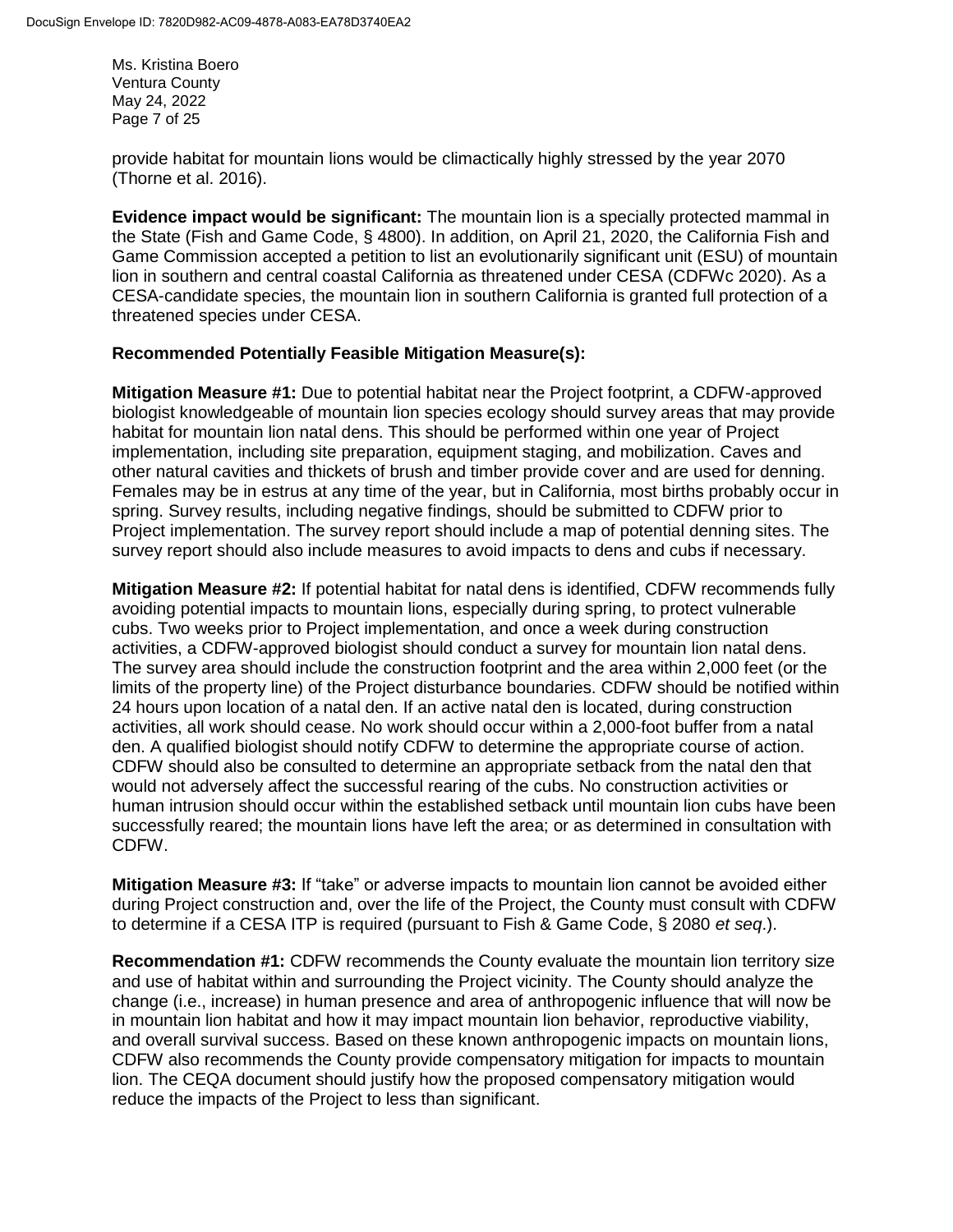Ms. Kristina Boero Ventura County May 24, 2022 Page 8 of 25

### **Comment #3: Impacts to Nesting Birds**

**Issue:** The proposed Project may impact special status bird species. Buffer zones proposed for nesting passerine and raptor species within the MND need to be increased to reduce impacts.

**Specific impacts:** Ground-clearing, and construction activities could lead to the direct mortality of a listed species or species of special concern. The loss of occupied habitat could yield a loss of foraging potential, nesting sites, roosting sites, or refugia and would constitute a significant impact if absent of appropriate mitigation.

**Why impacts would occur:** The proposed Project may impact special status bird species. As such, we recommend including special-status protocol survey language as avoidance, minimization and/or mitigation measure(s). A lack of protocol surveys will likely lead to impacts to a variety of sensitive species. Protocol surveys are necessary to identify listed species and supporting habitat necessary for their survival.

**Evidence impact would be significant:** CDFW considers impacts to CESA-listed and Species of Special Concern (SSC) a significant direct and cumulative adverse effect without implementing appropriate avoidance and/or mitigation measures.

### **The following mitigation measures are suggested by CDFW for impacts to nesting birds:**

**Mitigation Measure #1:** To protect nesting passerine birds that may occur on-site, CDFW recommends that no construction should occur from February 1 through September 15. If construction is unavoidable during February 1 through September 15, surveys should be conducted for nesting bird activity within 7 days prior to Project activities that occur. The surveys should be conducted by a qualified biologist to determine if active bird nests of special status bird species. Surveys will occur in the construction zone and within 500 feet of the site. The nesting bird surveys should be conducted at appropriate nesting times and concentrate on potential roosting or perch sites.

**Mitigation Measure #2:** If any nests of passerine birds are observed, these nests should be designated an ecologically sensitive area and protected (while occupied) by a minimum 300-foot radius during project construction. If active nests are found, all construction must be postponed or halted until the biologist determined the nest is vacated, juveniles have fledged, and no evidence of a second nesting attempt is observed. The biologist should serve as a construction monitor during periods of construction occur near the active nest areas to ensure that no inadvertent impacts occur.

### **The following mitigation measures are suggested by CDFW for impacts to raptors:**

**Mitigation Measure #1:** To protect nesting raptors that may occur on site, CDFW recommends that the final environmental document include a measure that no construction should occur from January 1 through September 15. If construction is unavoidable during January 1 through September 15, a qualified biologist should complete surveys for nesting bird activity the orders *Falconiformes* and *Strigiformes* (raptors and owls) within a 500-foot radius of the construction site. The nesting bird surveys should be conducted at appropriate nesting times and concentrate on potential roosting or perch sites. If any nests of birds of prey are observed, these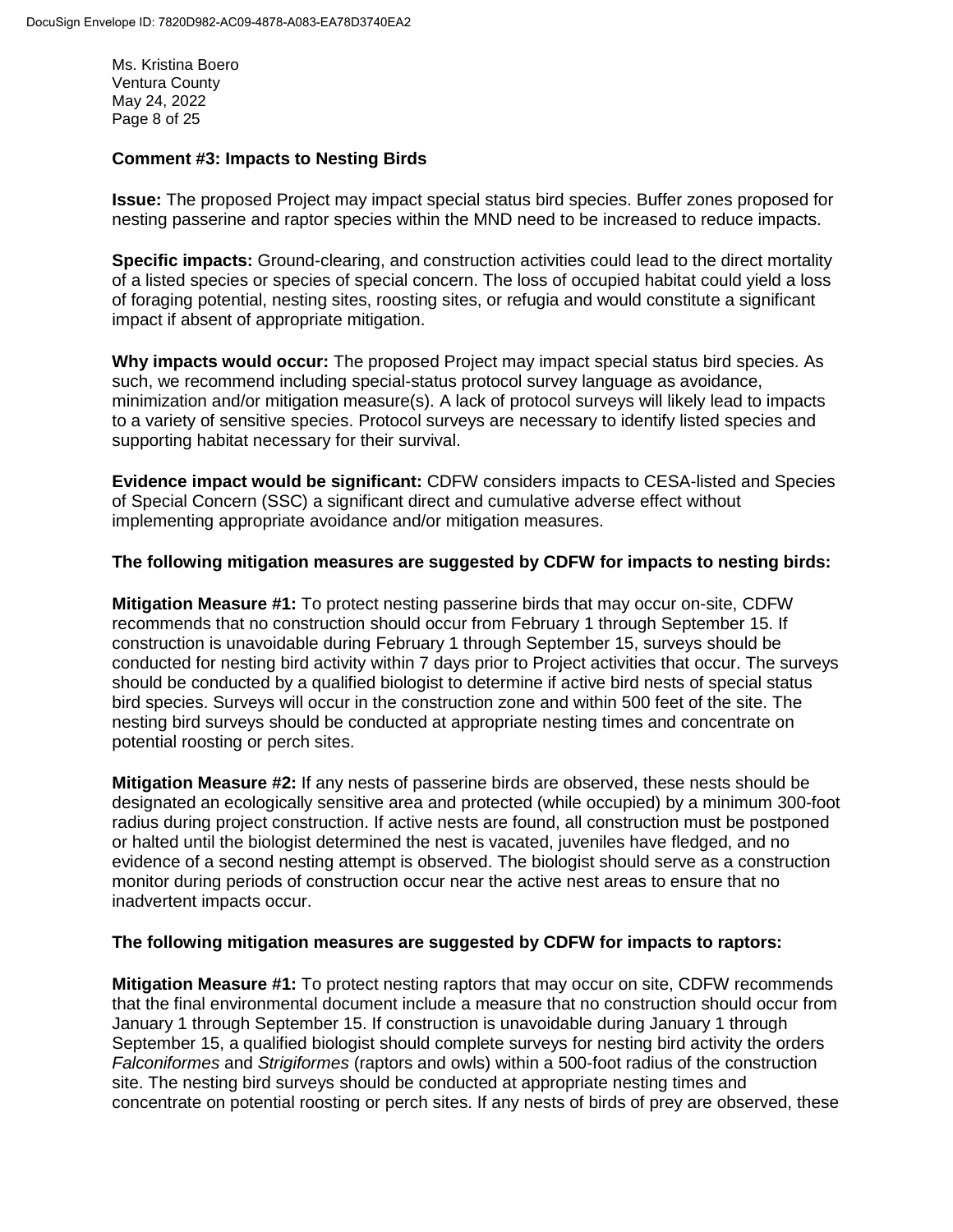Ms. Kristina Boero Ventura County May 24, 2022 Page 9 of 25

nests should be designated an ecologically sensitive area and protected (while occupied) by a minimum 500-foot radius during project construction. Pursuant to FGC Sections 3503 and 3503.5, it is unlawful to take, possess, or needlessly destroy the nest or eggs of any bird or birdof-prey.

**Mitigation Measure #2:** CDFW cannot authorize the take of any fully protected species as defined by state law. State fully protected species may not be taken or possessed at any time and no licenses or permits may be issued for its take except for collecting those species for necessary scientific research and relocation of the bird species for protection of livestock (Fish & G. Code, §§ 3511, 4700, 5050, 5515). CDFW has advised the Permittee that take of any species designated as fully protected under the Fish and Game Code is prohibited. CDFW recognizes that certain fully-protected species are documented to occur on, or in, the vicinity of the Project area, or that such species have some potential to occur on, or in, the vicinity of Project, due to the presence of suitable habitat.

### **Comment #4: Impacts to Bat Species**

**Issue:** The Project may impact the pallid bat (*Antrozous pallidus*), western red bat (*Lasiurus blossevillii*), the hoary bat (*Lasiurus cinereus*), Townsend's big-eared bat (*Corynorhinus townsendii*), and the long-legged bat (*Myotis volans*). The majority of which are SSC.

**Specific impacts:** The project as proposed includes direct impacts to bats such as removal of trees, vegetation, and/or structures that may provide roosting habitat. These activities have potential to result in direct loss of bats.

**Why impacts would occur:** Mature-riparian trees and crevices in buildings and facilities in the Project site could provide roosting habitat for bats. Species such as the pallid bat are well known to use man-made structures to roost. While the western red bat and hoary bat are a documented obligate tree roosting species. Removal of these structures without appropriate surveys could lead to direct mortality. Likewise, modifications to roost sites can have significant impacts on the bats' usability of the roost and can impact the bats' fitness and survivability (Johnston et al. 2004). Indirect impacts to bats and roosts could result from increased noise disturbances, human activity, dust, vegetation clearing, ground disturbing activities (e.g., staging, access, excavation, grading), and vibrations caused by heavy equipment. Demolition, grading, and excavating activities may impact bats using man-made structures or surrounding trees as roost sites. Although temporary, such disturbance can lead to the abandonment of a maternity roost (Johnston et al. 2004). Likewise, grassland, woodland, and scrub habitats will be impacted by development, grading, and fuel modification. These habitats could be utilized for foraging by the Townsend's big-eared bat and the long-legged bat.

**Evidence impact would be significant:** Bats are considered non-game mammals and are afforded protection by state law from take and/or harassment (Fish & Game Code, § 4150; Cal. Code of Regs, § 251.1). Several bat species are considered SSC and meet the CEQA definition of rare, threatened, or endangered species (CEQA Guidelines, § 15065). Take of SSC could require a mandatory finding of significance by the County (CEQA Guidelines, § 15065).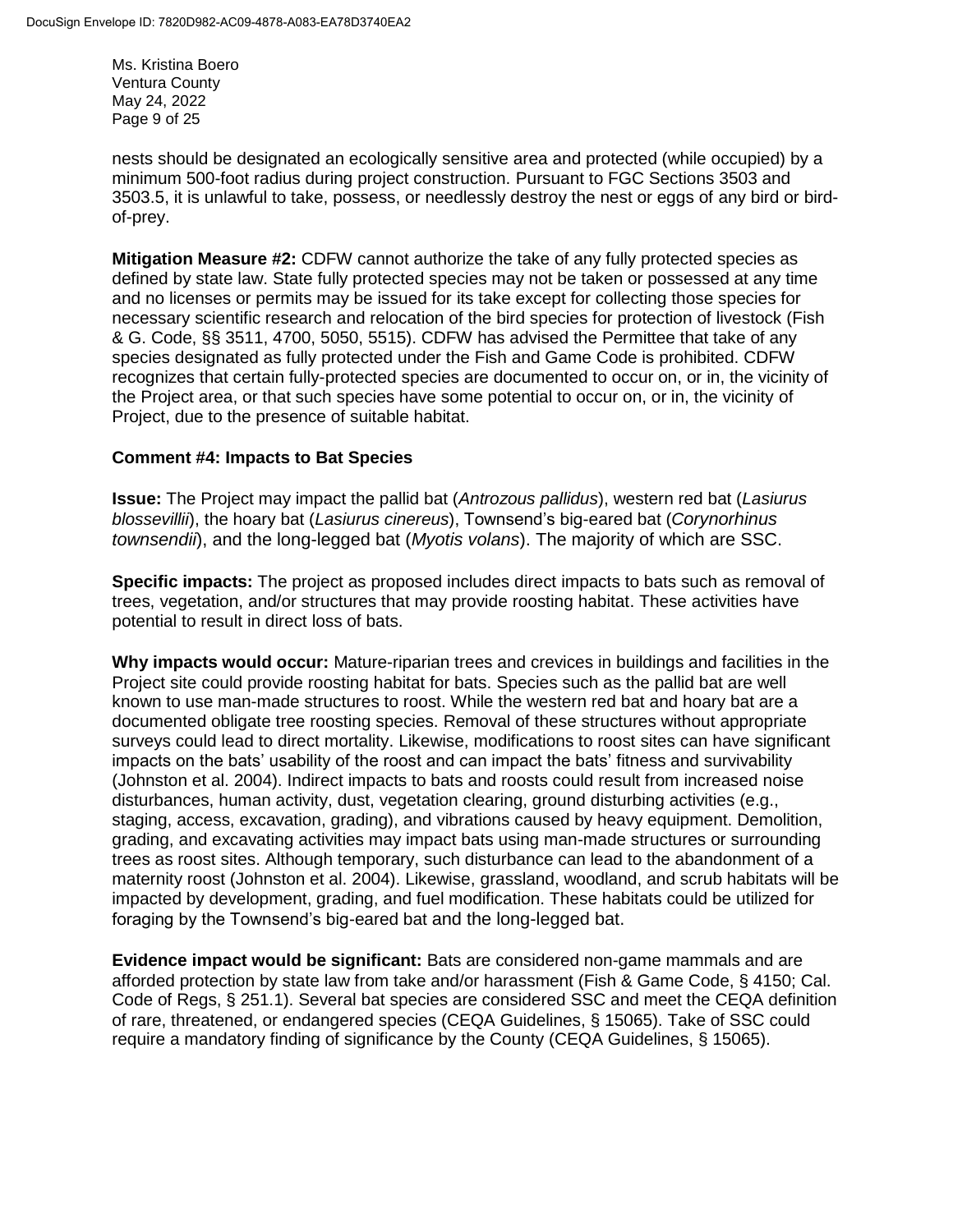Ms. Kristina Boero Ventura County May 24, 2022 Page 10 of 25

### **Recommended Potentially Feasible Mitigation Measure(s):**

**Mitigation Measure #1:** CDFW recommends a qualified bat specialist conduct bat roosting surveys within the Project site and a 200-foot buffer to locate potential bat roosting sites. These assessments will determine baseline conditions of potential roosting areas present throughout the study area to identify trees and/or structures (i.e., tunnels, maintenance buildings, food concession stands, comfort stations) that could provide daytime and/or nighttime roost sites.

**Mitigation Measure #2:** To prevent project delays and possible "take," CDFW also recommends nighttime emergence surveys of day roosts during seasons when bats are most mobile (April 1 to September 30). Emergence surveys should be performed shortly after dusk to identify any bats that emerge from a potential roost site. CDFW recommends using acoustic recognition technology to maximize detection of bats. In most parts of California, night roost use will only occur from spring through fall while day roosts are typically utilized during the spring, summer, and fall in California (Johnston et al. 2004).

Survey methodology and results, including negative findings, should be included in final environmental documents. Depending on survey results, please discuss potentially significant effects of the proposed Project on the bats and include species specific mitigation measures to reduce impacts to below a level of significance (CEQA Guidelines, § 15125).

**Mitigation Measure #3:** If maternity roosts are found, CDFW recommends, the following mitigation measures-

- 1. If maternity roosts are found, to the extent feasible, work should be scheduled between October 1 and February 28, outside of the maternity roosting season when young bats are present but are not yet ready to fly out of the roost (March 1 to September 30).
- 2. If maternity roosts are found and if trees and/or structures must be removed/demolished during the maternity season, a qualified bat specialist should conduct a pre-construction survey to identify those trees and/or structures proposed for disturbance that could provide hibernacula or nursery colony roosting habitat. Acoustic recognition technology will be used to maximize detection of bats. Each tree and/or structure identified as potentially supporting an active maternity roost should be closely inspected by the bat specialist no more than 7 days prior to tree and/or structure disturbance to determine the presence or absence of roosting bats more precisely. If maternity roosts are detected, trees and/or structures determined to be maternity roosts should be left in place until the end of the maternity season. Work should not occur within 100 feet of or directly under or adjacent to an active roost and work should not occur between 30 minutes before sunset and 30 minutes after sunrise.
- 3. If bats are not detected, but the bat specialist determines that roosting bats may be present at any time of year, trees will be removed using the two-step removal method. Segments of the tree which do not offer any roosting habitat will be removed using a chainsaw. To ensure the optimum warning for any roosting bats that may still be present, trees should be pushed lightly with heavy machinery two to three times, with a pause of approximately 30 seconds between each nudge to allow bats to become active. The tree should then be left in place for at least a 24-hour period and inspected by a bat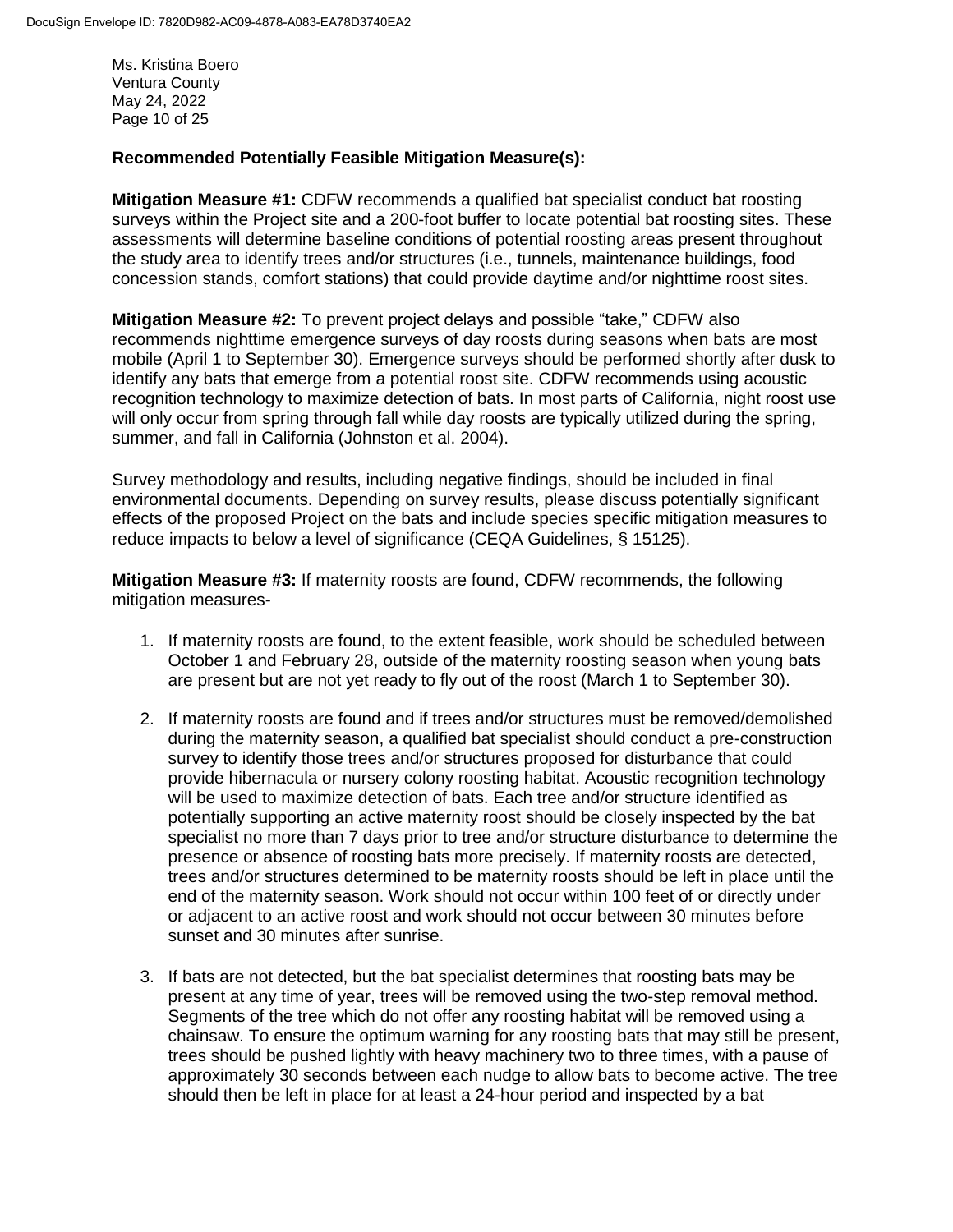Ms. Kristina Boero Ventura County May 24, 2022 Page 11 of 25

> specialist. Trees that are known to be bat roosts should not be bucked or mulched immediately. A period of at least 24 hours, and preferably 48 hours, should elapse prior to such operations to allow bats to escape. Bats should be allowed to escape prior to demolition of buildings. This may be accomplished by using lights, fans, and placing one-way exclusionary devices into areas where bats are entering a building that allow bats to exit but not enter the building.

**Mitigation Measure #5:** If roosting habitat is available but absence is confirmed following appropriate focus-surveys CDFW recommends removing potential roosting habitat during winter months (November 1-January 31). Removal of habitat where bats have been determined to be absent will prevent future occupation in the area. Bats move roosting locations frequently based on need or seasonal changes. Habitat that is not occupied may become so in a matter of days, to weeks, to months, to years.  

### **Comment #5: Impacts to Non-Game Mammals and Wildlife**

**Issue:** Wildlife may still move through the Project site during the daytime or nighttime. CDFW is concerned that any wildlife potentially moving through or seeking temporary refuge on the Project site may be directly impacted during Project activities and construction. Any final fence, or other design features, design should allow for wildlife movement.

**Specific impacts:** Project activities and construction equipment may directly impact wildlife and birds moving through or seeking temporary refuge on site. This could result in wildlife and bird mortality. Furthermore, depending on the final fencing design, the Project may cumulatively restrict wildlife movement opportunity.

**Why impacts would occur:** Direct impacts to wildlife may occur from: ground disturbing activities (e.g., staging, access, excavation, grading); wildlife being trapped or entangled in construction materials and erection of restrictive fencing; and wildlife could be trampled by heavy equipment operating in the Project site.

**Evidence impact would be significant:** Mammals occurring naturally in California are considered non-game mammals and are afforded protection by State law from take and/or harassment (Fish & Game Code, § 4150; Cal. Code of Regs, § 251.1).

**Recommended Potentially Feasible Mitigation Measure(s):** CDFW recommends the following four mitigation measures to avoid and minimize direct impacts to wildlife during Project construction and activities.

**Mitigation Measure #1:** If fencing is proposed for use during construction or during the life of the Project, fences should be constructed with materials that are not harmful to wildlife. Prohibited materials include, but are not limited to, spikes, glass, razor, or barbed wire. Fencing should also be minimized so as not to restrict free wildlife movement through habitat areas. CDFW recommends the County consider permeable fencing as part of its mitigation for Projectrelated impacts. Wildlife impermeable fencing is fencing that prevents or creates a barrier for the passage of wildlife from one side to the other. Los Angeles County's Significant Ecological Areas Ordinance Implementation Guide [\(https://planning.lacounty.gov/site/sea/wp](https://planning.lacounty.gov/site/sea/wp-content/uploads/2020/02/SEA-IG-2-6-20.pdf)[content/uploads/2020/02/SEA-IG-2-6-20.pdf\)](https://planning.lacounty.gov/site/sea/wp-content/uploads/2020/02/SEA-IG-2-6-20.pdf) offers additional information on permeable fencing as well as design standards. CDFW recommends reviewing those design standards.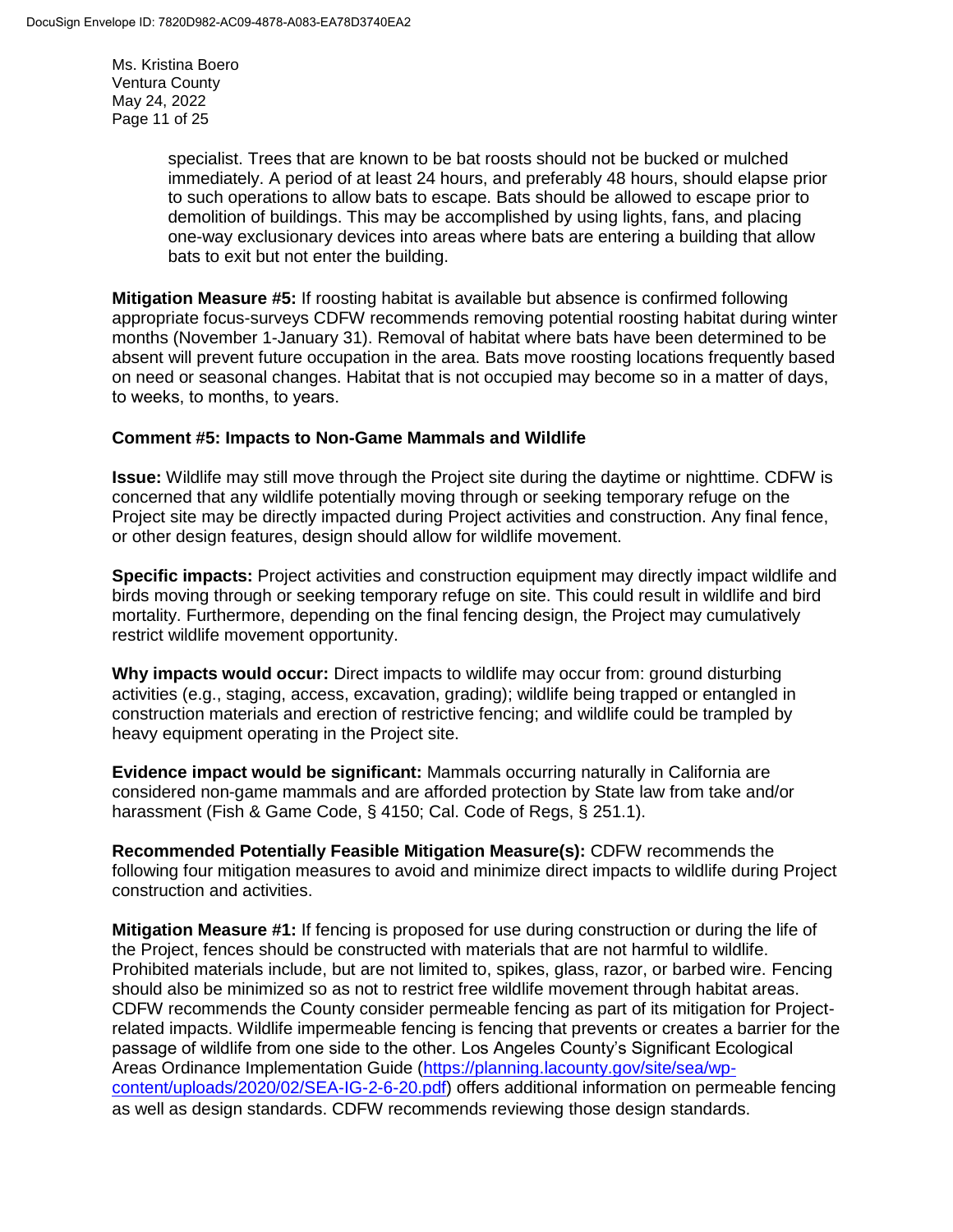Ms. Kristina Boero Ventura County May 24, 2022 Page 12 of 25

**Mitigation Measure #2:** To avoid direct mortality, a qualified biological monitor should be on site prior to and during ground and habitat disturbing activities to move out of harm's way special status species or other wildlife of low mobility that would be injured or killed by grubbing or Project-related construction activities. Salvaged wildlife of low mobility should be removed and placed onto adjacent and suitable (i.e., species appropriate) habitat out of harm's way.

It should be noted that the temporary relocation of on-site wildlife does not constitute effective mitigation for the purposes of offsetting Program impacts associated with habitat loss.

**Mitigation Measure #3:** Grubbing and grading should be done to avoid islands of habitat where wildlife may take refuge and later be killed by heavy equipment. Grubbing and grading should be done from the center of the Project site, working outward towards adjacent habitat off site where wildlife may safely escape.

### **Additional Recommendations**

Fuel Modification. If the Project includes fuel modification, CDFW recommends that the final environmental include avoidance and mitigation measures for any fuel modification activities conducted within and adjacent to the Project area. A weed management plan should be developed for all areas adjacent to open space that will be subject to fuel modification disturbance. CDFW also recommends that any irrigation proposed in fuel modification zones drain back into the development and not onto natural habitat land as perennial sources of water allow for the introduction of invasive Argentine ants.

Mitigation and Monitoring Reporting Plan. Per Public Resources Code section 21081.6(a)(1), CDFW has provided the County with a summary of our suggested mitigation measures and recommendations in the form of an attached Draft Mitigation and Monitoring Reporting Plan. A final MMRP should reflect results following additional plant and wildlife surveys and the Project's final on and/or off-site mitigation plans.

### **Filing Fees**

The Project, as proposed, would have an impact on fish and/or wildlife, and assessment of filing fees is necessary. Fees are payable upon filing of the Notice of Determination by the County and serve to help defray the cost of environmental review by CDFW. Payment of the fee is required for the underlying Project approval to be operative, vested, and final (Cal. Code Regs., tit. 14, § 753.5; Fish & G. Code, § 711.4; Pub. Resources Code, § 21089).

### **Conclusion**

We appreciate the opportunity to comment on the Project to assist the County in adequately analyzing and minimizing/mitigating impacts to biological resources. CDFW requests an opportunity to review and comment on any response that the County has to our comments and to receive notification of any forthcoming hearing date(s) for the Project [CEQA Guidelines, § 15073(e)]. If you have any questions or comments regarding this letter, please contact Angela Castanon, Environmental Scientist, at [Angela.Castanon@wildlife.ca.gov.](mailto:Baron.Barrera@wildlife.ca.gov)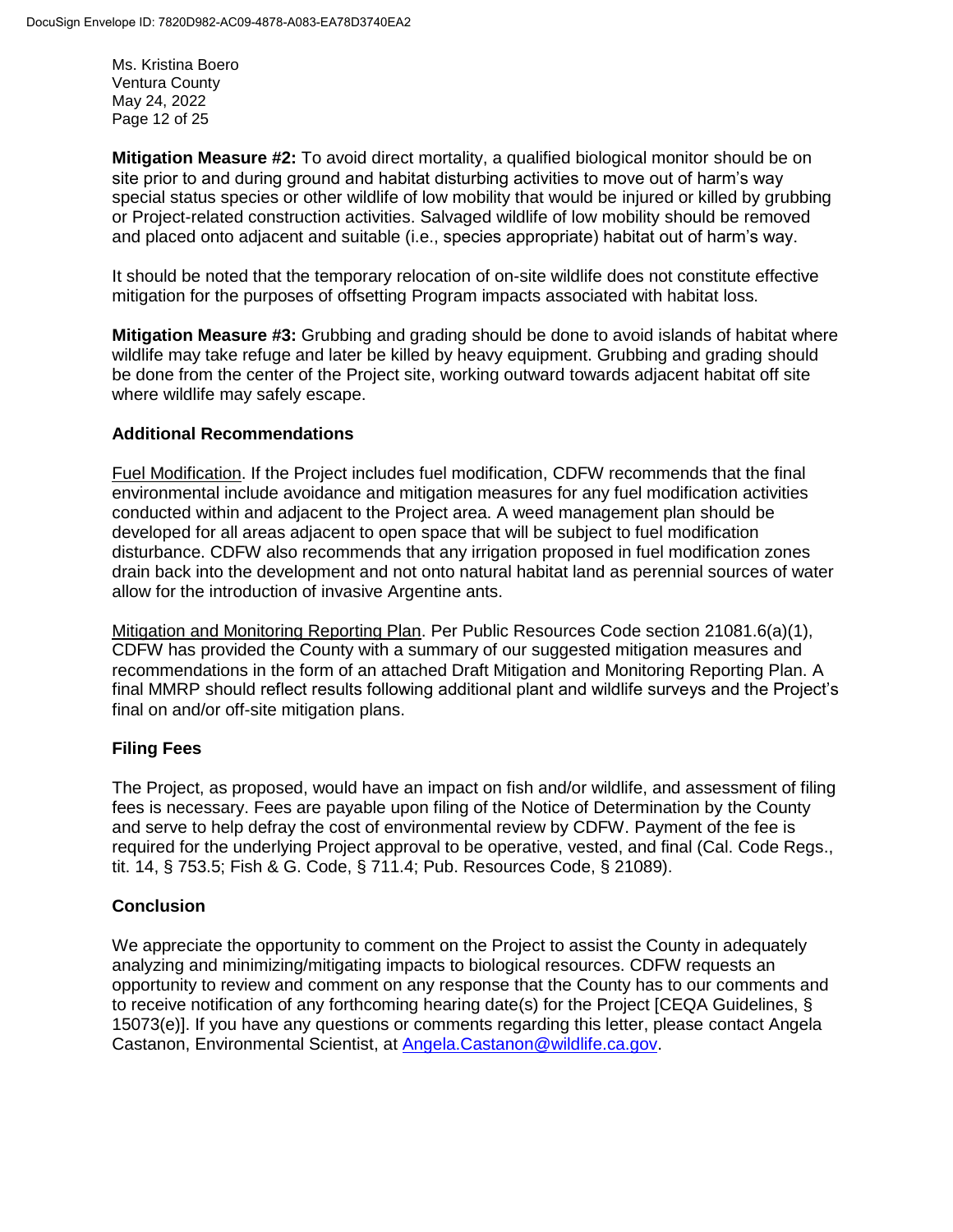Ms. Kristina Boero Ventura County May 24, 2022 Page 13 of 25

Sincerely,

-DocuSigned by: Dra -<br>B6E58CFE24724F5...

Erinn Wilson-Olgin Environmental Program Manager I South Coast Region

ec: CDFW

Steve Gibson, Los Alamitos – [Steve.Gibson@wildlife.ca.gov](mailto:Steve.Gibson@wildlife.ca.gov) Emily Galli, Fillmore – [Emily.Galli@wildlife.ca.gov](mailto:Emily.Galli@wildlife.ca.gov) Cindy Hailey, San Diego – [Cindy.Hailey@wildlife.ca.gov](mailto:Cindy.Hailey@wildlife.ca.gov) CEQA Program Coordinator, Sacramento – [CEQACommentLetters@wildlife.ca.gov](mailto:CEQACommentLetters@wildlife.ca.gov)  State Clearinghouse, Office of Planning and Research – State. Clearinghouse@opr.ca.gov

### **References:**

- Avila-Flores, R. and B.M. Fenton. 2005. Use of Spatial features by Foraging Insectivorous Bats in a Large Urban Landscape. Journal of Mammalogy 86(6):1193-1204.
- Beir, P. 1995. Dispersal of Juvenile Cougars in Fragmented Habitat. The Journal of Wildlife Management. 59(2): 228-237.
- [CDFWa] California Department of Fish and Wildlife. 2018. Protocols for Surveying and Evaluating Impacts to Special Status Native Plant Populations and Sensitive Natural Communities. Available from: [https://nrm.dfg.ca.go](https://nrm.dfg.ca.gov/FileHandler.ashx?DocumentID=18959&inline)
- [CDFWb] California Department of Fish and Wildlife. 2013. CDFW Departmental Bulletin. Human/Wildlife Interactions in California: Mountain Lion Depredation; Public Safety, and Animal Welfare. Available from: [https://nrm.dfg.ca.gov](https://nrm.dfg.ca.gov/)
- [CDFWc] California Department of Fish and Wildlife. 2013. CDFW Departmental Bulletin. Human/Wildlife Interactions in California: Mountain Lion Depredation, Public Safety, and Animal Welfare. Available from: [https://nrm.dfg.ca.gov](https://nrm.dfg.ca.gov/)
- Coop et al. 2020. Wildfire Driven Forest Conversion in Western North American Landscapes. *Bioscience*70(8):659-673. Available from: https://doi.org/10.1093/biosci/biaa061
- Hinshaw, J.M., Holmstead, G.L., Cypher, B.L., Anderson D.C. 1998. Effects of Simulated Field Disturbance and Topsoil Salvage on Eristrium Hooveri. Accessed from: <http://www.jstor.org/stable/41425279>
- Johnston, D., Tatarian, G., Pierson, E. 2004. California Bat Mitigation Techniques, Solutions, and Effectiveness. [Internet]. [cited 2020 June 16]. Available from: <https://nrm.dfg.ca.gov/FileHandler.ashx?DocumentID=10334>
- Lucas, E. 2020. Recreation-related disturbance to wildlife in California better planning for and management of recreation are vital to conserve wildlife in protected areas where recreation occurs. California Fish and Wildlife, Recreation Special Issue 2020: 29-51.
- Oprea, M., Mendes, P., Vieira, T.B., Ditchfield, A.D. 2009. Do Wooded Streets Provide Connectivity for Bats in an Urban Landscape? Biodiversity Conservation 18:2361- 2371.Remington, S and D.S. Cooper. 2014. Bat Survey of Griffith Park, Los Angeles, California. The Southwestern Naturalist 59(4):473-479.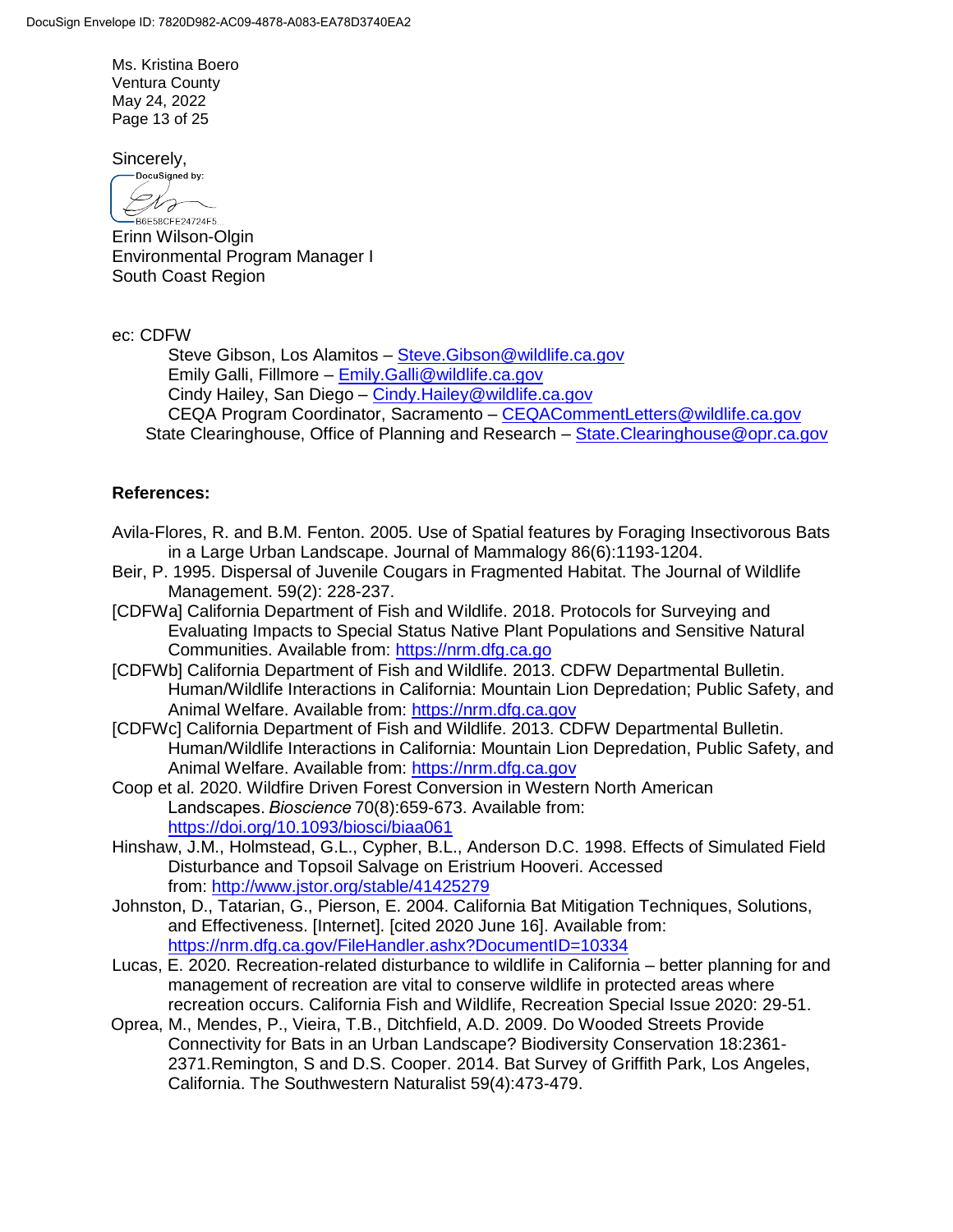Ms. Kristina Boero Ventura County May 24, 2022 Page 14 of 25

- Sawyer, J.O., Keeler Wolf, T., and Evens J.M. 2009. A manual of California Vegetation, 2<sup>nd</sup> ed. ISBN 978 0 943460 49 9.
- [TCD] Thousand Cankers Disease. 2021. What is Thousand Cankers? Available from: <https://thousandcankers.com/>
- Thorne, J.H., Boyton, R.M., Holguin, A.J., Stewart, J.A.E., and Bjorkman, J. 2016. A climate change vulnerability assessment of California's terrestrial vegetation. Final Report to: California Department of Fish and Wildlife. Information Center for the Environment University of California, Davis. Available from:

<https://nrm.dfg.ca.gov/FileHandler.ashx?DocumentID=116208&inline>

- [UCCE] UC California Cooperative Extension. 2022. Eskalen's Lab. Available from: <https://ucanr.edu/sites/eskalenlab/?file=index.html>
- [UCIPM] UC Integrated Pest Management Program. 2021. Goldcpotted Oak Borer. Available from:<http://ipm.ucanr.edu/PMG/PESTNOTES/pn74163.html>
- Woodroffe, R. 2000. Predators and people: using human densities to interpret declines of large carnivores. Animal Conservation 3:165-173.
- Yap, T., Cummings, B., and J.P. Rose. 2019. A Petition to List the Southern California/Central Coast Evolutionarily Significant Unit (ESU) of Mountain Lions as Threatened under the California Endangered Species Act (CESA). Available from: <https://nrm.dfg.ca.gov/FileHandler.ashx?DocumentID=171208&inline>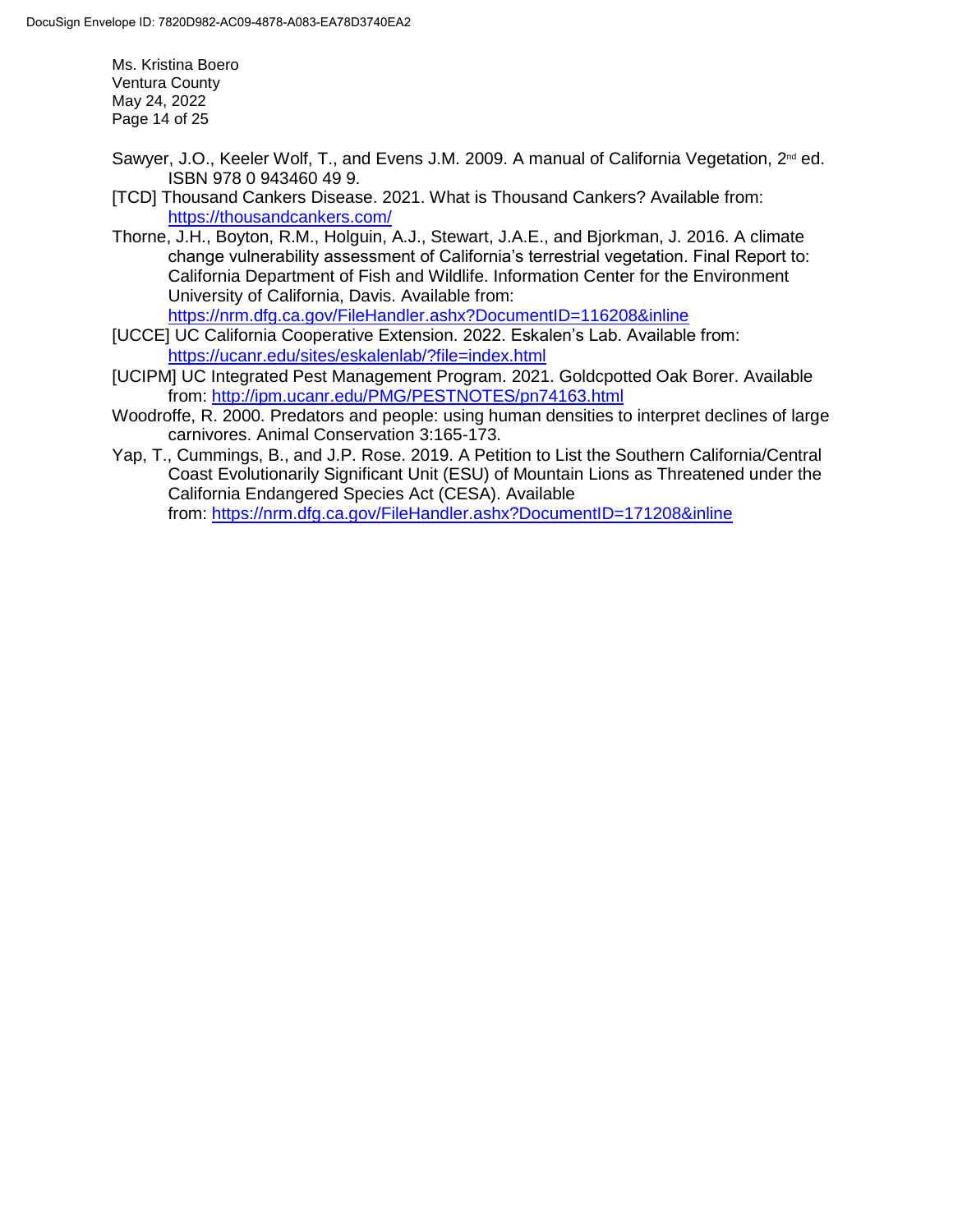

State of California – Natural Resources Agency *GAVIN NEWSOM, Governor* DEPARTMENT OF FISH AND WILDLIFE *CHARLTON H. BONHAM, Director*  South Coast Region 3883 Ruffin Road San Diego, CA 92123 (858) 467-4201 [www.wildlife.ca.gov](http://www.wildlife.ca.gov/)



## **Attachment A: Draft Mitigation and Monitoring Reporting Plan**

CDFW recommends the following language to be incorporated into a future environmental document for the Project. A final MMRP should reflect results following additional plant and wildlife surveys and the Project's final on and/or off-site mitigation plans.

| <b>Biological Resources (BIO)</b>                                                             |                                                                                                                                                                                                                                                                                                                                                                                                                                                                                                                                                                                                                                                                                                                                                                                                                                                                                                                                                                                                                                                                                                                                                                                                                |                                                       |                                 |  |
|-----------------------------------------------------------------------------------------------|----------------------------------------------------------------------------------------------------------------------------------------------------------------------------------------------------------------------------------------------------------------------------------------------------------------------------------------------------------------------------------------------------------------------------------------------------------------------------------------------------------------------------------------------------------------------------------------------------------------------------------------------------------------------------------------------------------------------------------------------------------------------------------------------------------------------------------------------------------------------------------------------------------------------------------------------------------------------------------------------------------------------------------------------------------------------------------------------------------------------------------------------------------------------------------------------------------------|-------------------------------------------------------|---------------------------------|--|
|                                                                                               | Mitigation Measure (MM) or Recommendation (REC)                                                                                                                                                                                                                                                                                                                                                                                                                                                                                                                                                                                                                                                                                                                                                                                                                                                                                                                                                                                                                                                                                                                                                                | <b>Timing</b>                                         | <b>Responsible Party</b>        |  |
| MM-BIO-1-<br>Impacts to<br><b>Special-status</b><br><b>Plants/Plant</b><br><b>Communities</b> | CDFW recommends resurveying the project footprint and fuel<br>modification area to produce a revised plant communities map.<br>Vegetation surveys should be conducted following systematic field<br>techniques outlined by CDFW's Protocols for Surveying and<br>Evaluating Impacts to Special Status Native Plant Populations and<br>Sensitive Natural Communities (CDFW 2018). To determine the<br>rarity ranking of vegetation communities on a specific Project<br>site(s), CDFW utilizes vegetation descriptions found in the MCV.<br>The MCV alliance/association community names should be<br>provided as CDFW only tracks rare natural communities using this<br>classification system (found online at<br>http://vegetation.cnps.org/). CDFW recommends the environmental<br>document provide measures to fully mitigate the loss of individual<br>ESA- and CESA-listed plants and habitat.<br>The MND should provide a map showing which plants or<br>populations will be impacted and provide a table that clearly<br>documents the number of plants and acres of supporting<br>habitat impacted, and plant composition (e.g., density,<br>cover, abundance) within impacted habitat (e.g., species | Prior to<br>Project<br>construction<br>and activities | County of Ventura/<br>Applicant |  |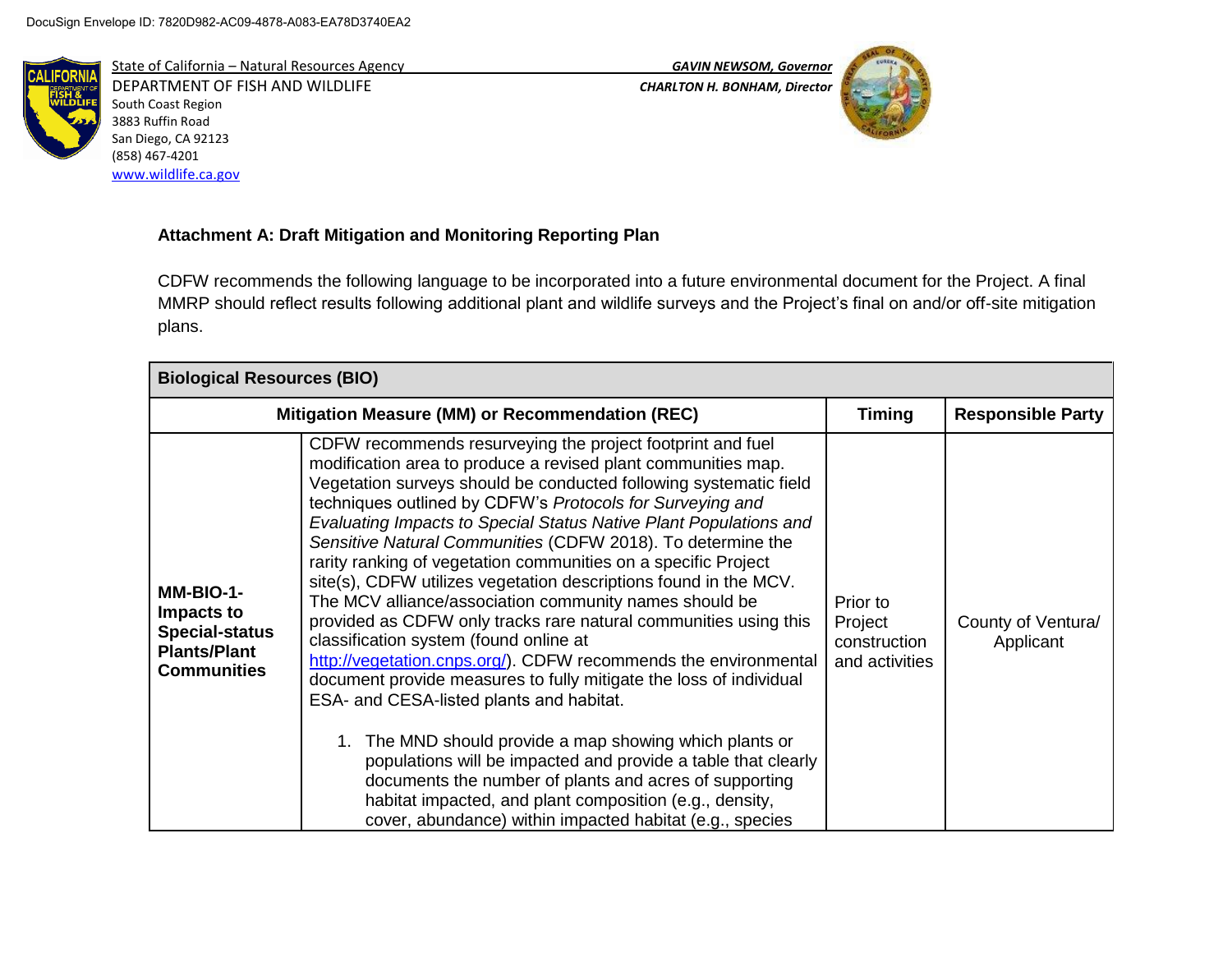Ms. Kristina Boero Ventura County May 24, 2022 Page 16 of 25

|                                                  | list separated by vegetation class; density, cover,<br>abundance of each species).                                                                                                                                                                                                                                                                                                                                                                                                                                                                                                                                                                                                                                                                                                                                                                                                                                                                   |                                                       |  |
|--------------------------------------------------|------------------------------------------------------------------------------------------------------------------------------------------------------------------------------------------------------------------------------------------------------------------------------------------------------------------------------------------------------------------------------------------------------------------------------------------------------------------------------------------------------------------------------------------------------------------------------------------------------------------------------------------------------------------------------------------------------------------------------------------------------------------------------------------------------------------------------------------------------------------------------------------------------------------------------------------------------|-------------------------------------------------------|--|
|                                                  | 2. The MND should provide species-specific measures for on-<br>site mitigation. Each species-specific mitigation plan should<br>adopt an ecosystem-based approach and be of sufficient<br>detail and resolution to describe the following at a<br>minimum: 1) identify the impact and level of impact (e.g.,<br>acres or individual plants/habitat impacted); 2) location of<br>onsite mitigation and adequacy of the location(s) to serve<br>as mitigation; 3) assessment of appropriate reference sites;<br>4) scientific [genus and species (subspecies/variety if<br>applicable)] of plants being used for restoration; 5)<br>location(s) of propagule source; 6) species-specific planting<br>methods (i.e., container or seed); 7) measurable goals and<br>success criteria for establishing self-sustaining populations<br>(e.g., percent survival rate, absolute cover); 8) long-term<br>monitoring, and; 9) adaptive management techniques. |                                                       |  |
|                                                  | Additionally, considerations should be made regarding timing of<br>these field surveys to ensure accuracy in determining what plants<br>exist on site. Adequate information about special status plants and<br>natural communities present in a project area will enable reviewing<br>agencies and the public to effectively assess potential impacts to<br>special status plants or natural communities and will guide the<br>development of minimization and mitigation measures (CDFW<br>2018).                                                                                                                                                                                                                                                                                                                                                                                                                                                   |                                                       |  |
| MM-BIO-2-<br>Impacts to<br><b>Special-status</b> | If rare or sensitive plants are found on or near the footprint of the<br>Project, the MND should provide species-specific measures to fully<br>avoid impacts to all ESA and CESA-listed plants. This may include<br>flagging all plants and/or perimeter of populations; no work buffers<br>around plants and/or populations (e.g., flagged perimeter plus 50                                                                                                                                                                                                                                                                                                                                                                                                                                                                                                                                                                                        | Prior to/<br>During<br>construction<br>and activities |  |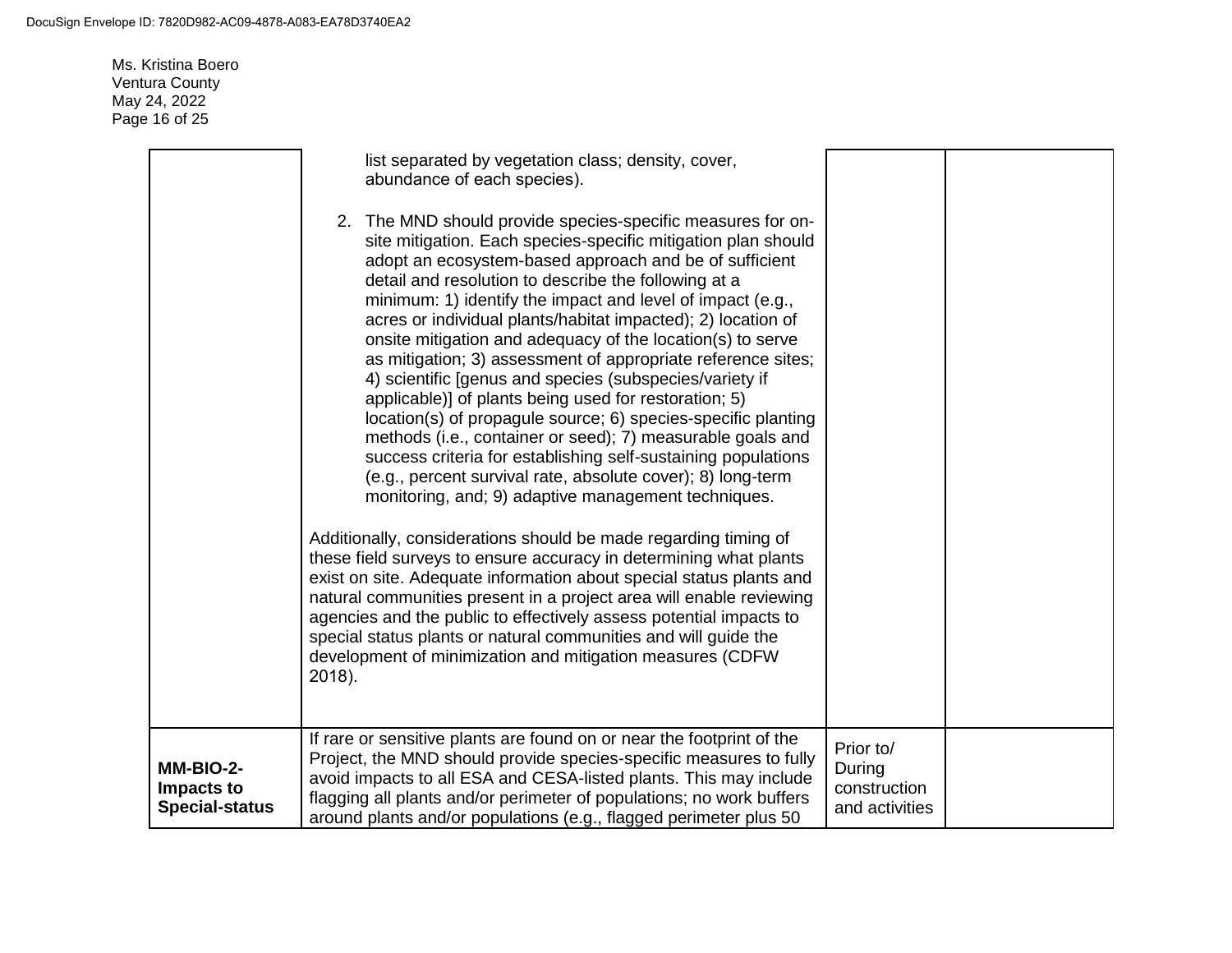Ms. Kristina Boero Ventura County May 24, 2022 Page 17 of 25

| <b>Plants/Plant</b><br><b>Communities</b>                                                     | feet); restrictions on ground disturbing activities within protected<br>areas; relocation of staging and other material piling areas away<br>from protected areas; restrictions on herbicide use and/or type of<br>herbicide and/or application method within 100 feet of sensitive<br>plants; and worker education and training.                                                                                                                                                                                                                                                                                                                                                                                                                                                                                                                                                                                                                                                                    |                                                       |                                 |
|-----------------------------------------------------------------------------------------------|------------------------------------------------------------------------------------------------------------------------------------------------------------------------------------------------------------------------------------------------------------------------------------------------------------------------------------------------------------------------------------------------------------------------------------------------------------------------------------------------------------------------------------------------------------------------------------------------------------------------------------------------------------------------------------------------------------------------------------------------------------------------------------------------------------------------------------------------------------------------------------------------------------------------------------------------------------------------------------------------------|-------------------------------------------------------|---------------------------------|
| MM-BIO-3-<br>Impacts to<br><b>Special-status</b><br><b>Plants/Plant</b><br><b>Communities</b> | If rare or sensitive plants/communities are impacted on or near the<br>footprint of the Project, CDFW recommends the MND provide<br>measures to fully mitigate the loss of individual ESA- and CESA-<br>listed plants and habitat. The Project proponent should mitigate at<br>a ratio sufficient to achieve a no-net loss for impacts to special<br>status plant species and their associated habitat. This should be<br>for the number of plants replaced to number impacted, including<br>acres of habitat created to acres of habitat impacted. CDFW<br>recommends all impacts to S4 communities (Quercus agrifolia<br>woodland alliance, Malacothamus fasciculatus shrubland alliance,<br>and Baccharis saluicifolia scrub alliance) be mitigate at a minimum<br>3:1 ratio. Rare plants are habitat specialists that require specific<br>conditions to persist such as vegetation composition (species<br>abundance, diversity, cover), soils, substrate, slope, hydrology,<br>and pollinators. | Prior to<br>Project<br>construction<br>and activities | County of Ventura/<br>Applicant |
| MM-BIO-4-<br>Impacts to<br><b>Special-status</b><br><b>Plants/Plant</b><br><b>Communities</b> | All revegetation/restoration areas that will serve as mitigation<br>should include preparation of a restoration plan (Plan), to be<br>approved by CDFW prior to any ground disturbance. The<br>restoration plan should include restoration and monitoring<br>methods; annual success criteria; contingency actions should<br>success criteria not be met; long-term management and<br>maintenance goals; and a funding mechanism for long-term<br>management. Areas proposed as mitigation should have a<br>recorded conservation easement and be dedicated to an entity<br>which has been approved to hold/manage lands (AB 1094;<br>Government Code, §§ 65965-65968). The Plan should provide<br>species-specific measures for on-site mitigation. Each species-<br>specific mitigation plan should adopt an ecosystem-based<br>approach and be of sufficient detail and resolution to describe the                                                                                                | Prior to<br>Project<br>construction<br>and activities | County of Ventura/<br>Applicant |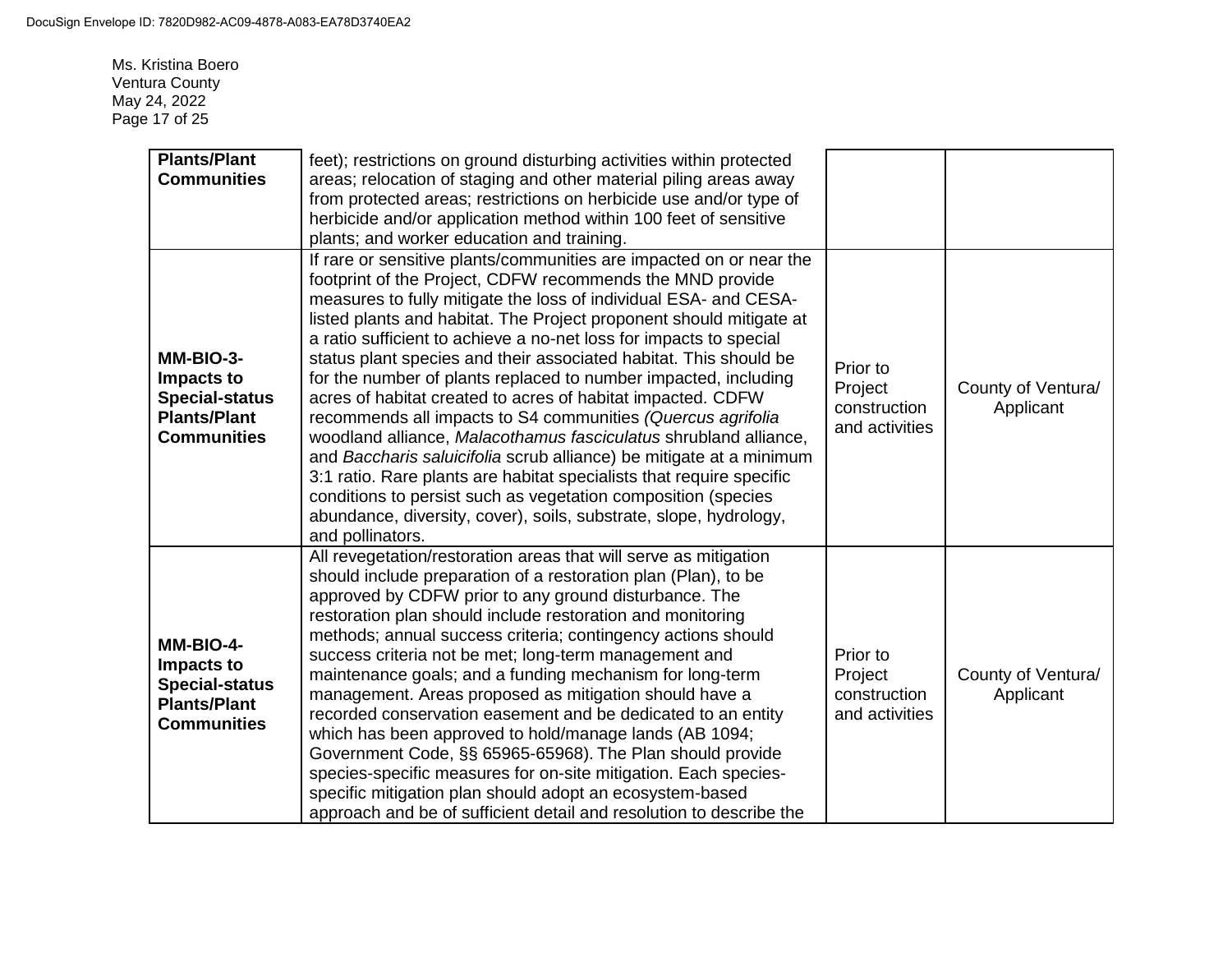Ms. Kristina Boero Ventura County May 24, 2022 Page 18 of 25

|                                                                                               | following at a minimum: 1) identify the impact and level of impact<br>(e.g., acres or individual plants/habitat impacted); 2) location of<br>onsite mitigation and adequacy of the location(s) to serve as<br>mitigation; 3) assessment of appropriate reference sites; 4)<br>scientific [Genus and species (subspecies/variety if applicable)] of<br>plants being used for restoration; 5) location(s) of propagule<br>source; 6) species-specific planting methods (i.e., container or<br>seed); 7) measurable goals and success criteria for establishing<br>self-sustaining populations (e.g. percent survival rate, absolute<br>cover); 8) long-term monitoring, and; 9) adaptive management<br>techniques.                                                                                                                                                                                                                                                                                                                                                                                                                                                                                                                                                                                                                                                                                                      |                                                                         |                                 |
|-----------------------------------------------------------------------------------------------|-----------------------------------------------------------------------------------------------------------------------------------------------------------------------------------------------------------------------------------------------------------------------------------------------------------------------------------------------------------------------------------------------------------------------------------------------------------------------------------------------------------------------------------------------------------------------------------------------------------------------------------------------------------------------------------------------------------------------------------------------------------------------------------------------------------------------------------------------------------------------------------------------------------------------------------------------------------------------------------------------------------------------------------------------------------------------------------------------------------------------------------------------------------------------------------------------------------------------------------------------------------------------------------------------------------------------------------------------------------------------------------------------------------------------|-------------------------------------------------------------------------|---------------------------------|
| MM-BIO-5-<br>Impacts to<br><b>Special-status</b><br><b>Plants/Plant</b><br><b>Communities</b> | Success criteria should be based on the specific composition of<br>the vegetation communities being impacted. Success should not<br>be determined until the site has been irrigation-free for at least 5<br>years and the metrics for success have remained stable (no<br>negative trend for richness/diversity/abundance/cover and no<br>positive trend for invasive/non-native cover for each vegetation<br>layer) for at least 5 years. In the revegetation plan, the success<br>criteria should be compared against an appropriate reference site,<br>with the same vegetation alliance, with as good or better-quality<br>habitat. The success criteria should include percent cover (both<br>basal and vegetative), species diversity, density, abundance, and<br>any other measures of success deemed appropriate by CDFW.<br>Success criteria should be separated into vegetative layers (tree,<br>shrub, grass, and forb) for each alliance being mitigated, and each<br>layer should be compared to the success criteria of the reference<br>site, as well as the alliance criteria in MCV ensuring one species or<br>layer does not disproportionally dominate a site but conditions<br>mimic the reference site and meets the alliance membership<br>requirements.<br>CDFW does not recommend topsoil salvage or transplantation as<br>viable mitigation options. Several studies have documented topsoil | Prior to/<br>During/ After<br>Project<br>construction<br>and activities | County of Ventura/<br>Applicant |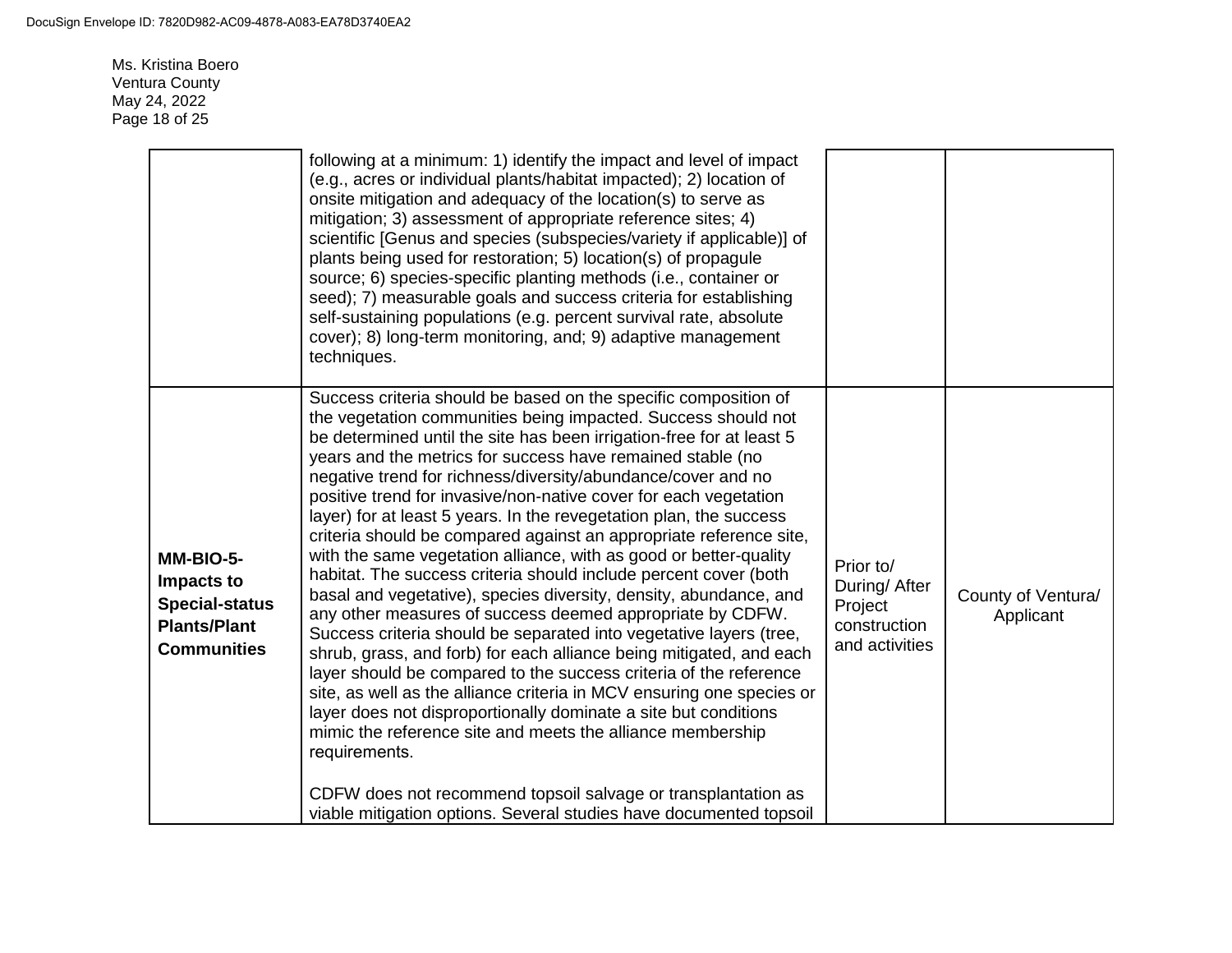Ms. Kristina Boero Ventura County May 24, 2022 Page 19 of 25

|                                                 | salvage had no effect on the recolonization of the target plant<br>species (Hinshaw 1998). Based on the scientific literature<br>available, relying on topsoil salvage alone to mitigate impacts to<br>CEQA-rare plant species does not appear to provide any value to<br>mitigate impacts to the plant.                                                                                                                                                                                                                                                                                                                                                                                                                                                                                                                                                                                                                                                                                                                                                                                                                           |                                                       |                                 |
|-------------------------------------------------|------------------------------------------------------------------------------------------------------------------------------------------------------------------------------------------------------------------------------------------------------------------------------------------------------------------------------------------------------------------------------------------------------------------------------------------------------------------------------------------------------------------------------------------------------------------------------------------------------------------------------------------------------------------------------------------------------------------------------------------------------------------------------------------------------------------------------------------------------------------------------------------------------------------------------------------------------------------------------------------------------------------------------------------------------------------------------------------------------------------------------------|-------------------------------------------------------|---------------------------------|
| MM-BIO-6-<br>Impacts to<br><b>Mountain Lion</b> | Due to potential habitat near the Project footprint, a CDFW-<br>approved biologist knowledgeable of mountain lion species<br>ecology should survey areas that may provide habitat for mountain<br>lion natal dens. This should be performed within one year of<br>Project implementation, including site preparation, equipment<br>staging, and mobilization. Caves and other natural cavities and<br>thickets of brush and timber provide cover and are used for<br>denning. Females may be in estrus at any time of the year, but in<br>California, most births probably occur in spring. Survey results,<br>including negative findings, should be submitted to CDFW prior to<br>Project implementation. The survey report should include a map of<br>potential denning sites. The survey report should also include<br>measures to avoid impacts to dens and cubs if necessary.                                                                                                                                                                                                                                                | Prior to<br>Project<br>construction<br>and activities | County of Ventura/<br>Applicant |
| MM-BIO-7-<br>Impacts to<br><b>Mountain Lion</b> | If potential habitat for natal dens is identified, CDFW recommends<br>fully avoiding potential impacts to mountain lions, especially during<br>spring, to protect vulnerable cubs. Two weeks prior to Project<br>implementation, and once a week during construction activities, a<br>CDFW-approved biologist should conduct a survey for mountain<br>lion natal dens. The survey area should include the construction<br>footprint and the area within 2,000 feet (or the limits of the property<br>line) of the Project disturbance boundaries. CDFW should be<br>notified within 24 hours upon location of a natal den. If an active<br>natal den is located, during construction activities, all work should<br>cease. No work should occur within a 2,000-foot buffer from a natal<br>den. A qualified biologist should notify CDFW to determine the<br>appropriate course of action. CDFW should also be consulted to<br>determine an appropriate setback from the natal den that<br>would not adversely affect the successful rearing of the cubs. No<br>construction activities or human intrusion should occur within the | Prior to<br>Project<br>construction<br>and activities | County of Ventura/<br>Applicant |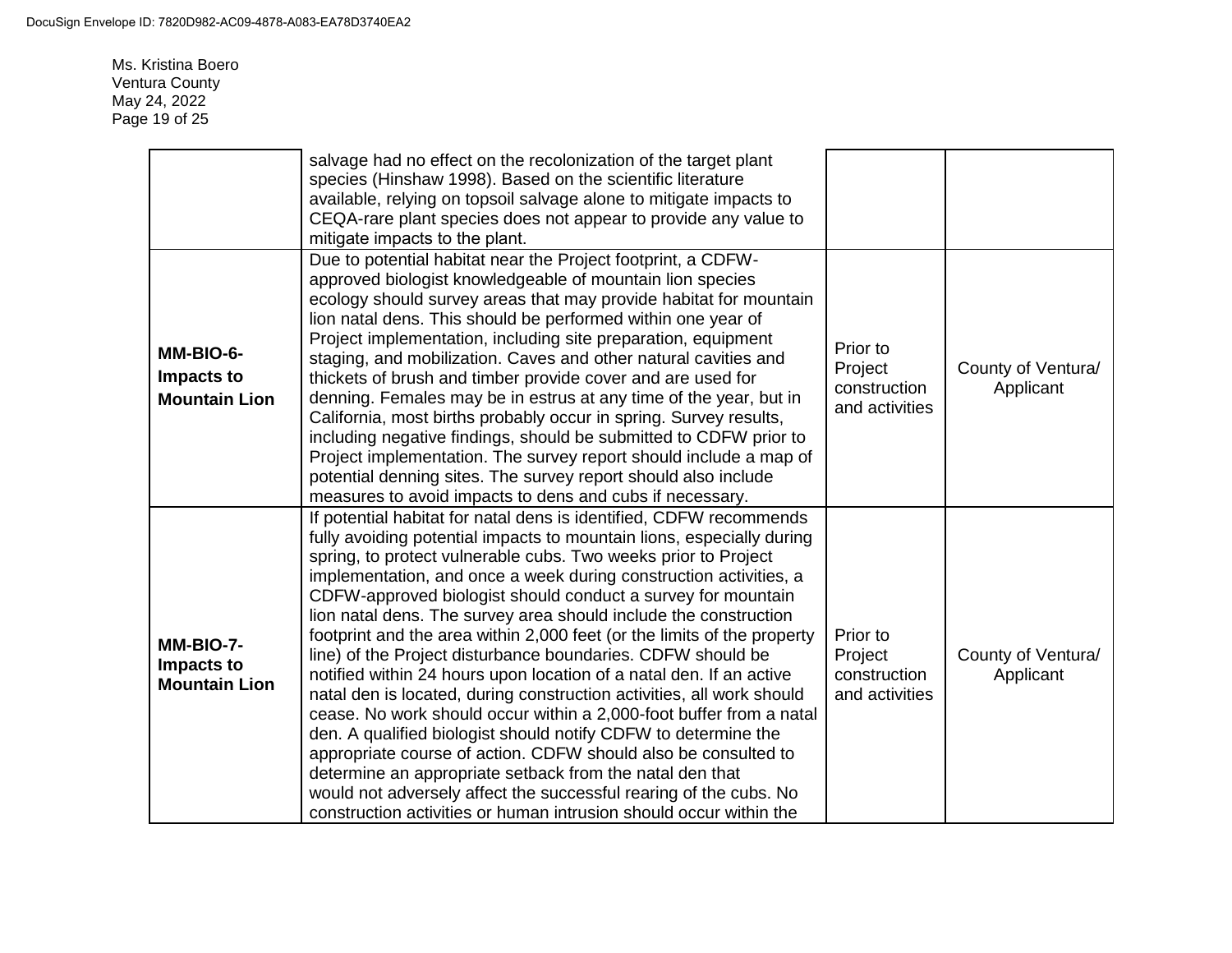Ms. Kristina Boero Ventura County May 24, 2022 Page 20 of 25

|                                                         | established setback until mountain lion cubs have been<br>successfully reared; the mountain lions have left the area; or as<br>determined in consultation with CDFW.                                                                                                                                                                                                                                                                                                                                                                                                                                                                                                                                        |                                                                  |                                 |
|---------------------------------------------------------|-------------------------------------------------------------------------------------------------------------------------------------------------------------------------------------------------------------------------------------------------------------------------------------------------------------------------------------------------------------------------------------------------------------------------------------------------------------------------------------------------------------------------------------------------------------------------------------------------------------------------------------------------------------------------------------------------------------|------------------------------------------------------------------|---------------------------------|
| MM-BIO-8-<br>Impacts to<br><b>Mountain Lion</b>         | If "take" or adverse impacts to mountain lion cannot be avoided<br>either during Project construction and, over the life of the Project,<br>the County must consult with CDFW to determine if a CESA ITP is<br>required (pursuant to Fish & Game Code, § 2080 et seq.).                                                                                                                                                                                                                                                                                                                                                                                                                                     | Prior to<br>Project<br>construction<br>and activities            | County of Ventura/<br>Applicant |
| MM-BIO-9-<br>Impacts to<br><b>Nesting Birds</b>         | To protect nesting passerine birds that may occur on-site, CDFW<br>recommends that no construction should occur from February 1<br>through September 15. If construction is unavoidable during<br>February 1 through September 15, surveys should be conducted<br>for nesting bird activity within 7 days prior to Project activities that<br>occur. The surveys should be conducted by a qualified biologist to<br>determine if active bird nests of special status bird species.<br>Surveys will occur in the construction zone and within 500 feet of<br>the site. The nesting bird surveys should be conducted at<br>appropriate nesting times and concentrate on potential roosting or<br>perch sites. | Prior to<br>Project<br>construction<br>and activities            | County of Ventura/<br>Applicant |
| <b>MM-BIO-10-</b><br>Impacts to<br><b>Nesting Birds</b> | If any nests of passerine birds are observed, these nests should be<br>designated an ecologically sensitive area and protected (while<br>occupied) by a minimum 300-foot radius during project<br>construction. If active nests are found, all construction must be<br>postponed or halted until the biologist determined the nest is<br>vacated, juveniles have fledged, and no evidence of a second<br>nesting attempt is observed. The biologist should serve as a<br>construction monitor during periods of construction occur near the<br>active nest areas to ensure that no inadvertent impacts occur.                                                                                               | Prior to/<br>During<br>Project<br>construction<br>and activities | County of Ventura/<br>Applicant |
| <b>MM-BIO-11-</b><br>Impacts to<br><b>Nesting Birds</b> | To protect nesting raptors that may occur on-site, CDFW<br>recommends that the final environmental document include a<br>measure that no construction should occur from January 1 through<br>September 15. If construction is unavoidable during January 1<br>through September 15, a qualified biologist should complete<br>surveys for nesting bird activity the orders Falconiformes and                                                                                                                                                                                                                                                                                                                 | Prior to/<br>During<br>Project<br>construction<br>and activities | County of Ventura/<br>Applicant |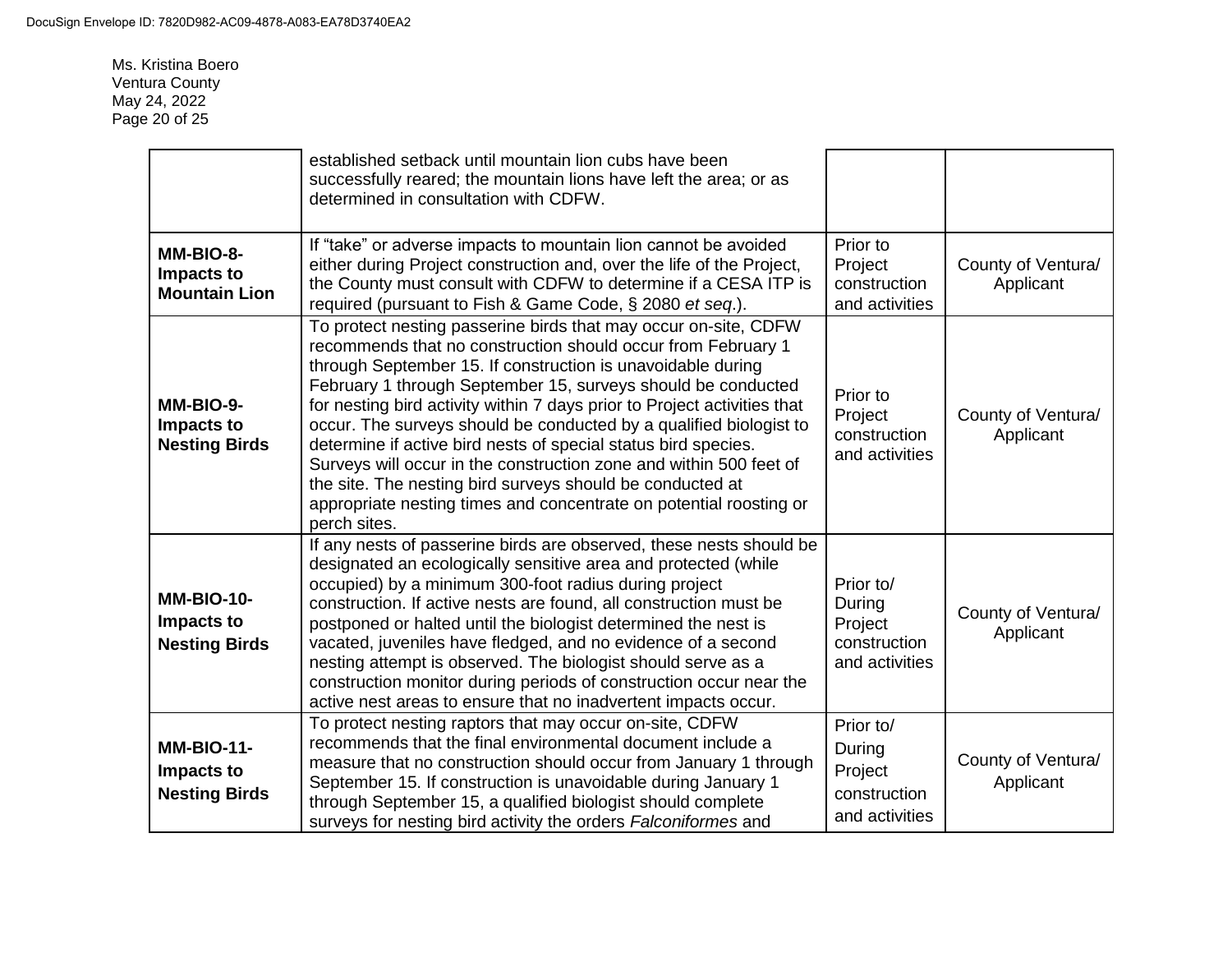Ms. Kristina Boero Ventura County May 24, 2022 Page 21 of 25

|                                                         | Strigiformes (raptors and owls) within a 500-foot radius of the<br>construction site. The nesting bird surveys should be conducted at<br>appropriate nesting times and concentrate on potential roosting or<br>perch sites. If any nests of birds of prey are observed, these nests<br>should be designated an ecologically sensitive area and protected<br>(while occupied) by a minimum 500-foot radius during project<br>construction. Pursuant to FGC Sections 3503 and 3503.5, it is<br>unlawful to take, possess, or needlessly destroy the nest or eggs<br>of any bird or bird-of-prey.                                                                                                                                                                                                                                     |                                                       |                                 |
|---------------------------------------------------------|------------------------------------------------------------------------------------------------------------------------------------------------------------------------------------------------------------------------------------------------------------------------------------------------------------------------------------------------------------------------------------------------------------------------------------------------------------------------------------------------------------------------------------------------------------------------------------------------------------------------------------------------------------------------------------------------------------------------------------------------------------------------------------------------------------------------------------|-------------------------------------------------------|---------------------------------|
| <b>MM-BIO-12-</b><br>Impacts to<br><b>Nesting Birds</b> | CDFW cannot authorize the take of any fully protected species as<br>defined by state law. State fully protected species may not be<br>taken or possessed at any time and no licenses or permits may be<br>issued for its take except for collecting those species for necessary<br>scientific research and relocation of the bird species for protection<br>of livestock (Fish & G. Code, §§ 3511, 4700, 5050, 5515). CDFW<br>has advised the Permittee that take of any species designated as<br>fully protected under the Fish and Game Code is prohibited.<br>CDFW recognizes that certain fully-protected species are<br>documented to occur on, or in, the vicinity of the Project area, or<br>that such species have some potential to occur on, or in, the<br>vicinity of Project, due to the presence of suitable habitat. | Prior to<br>Project<br>construction<br>and activities | County of Ventura/<br>Applicant |
| <b>MM-BIO-13-</b><br><b>Impacts to Bats</b>             | CDFW recommends a qualified bat specialist conduct bat roosting<br>surveys within the Project site and a 200-foot buffer to locate<br>potential bat roosting sites. These assessments will determine<br>baseline conditions of potential roosting areas present throughout<br>the study area to identify trees and/or structures (i.e., tunnels,<br>maintenance buildings, food concession stands, comfort stations)<br>that could provide daytime and/or nighttime roost sites.                                                                                                                                                                                                                                                                                                                                                   | Prior to<br>Project<br>construction<br>and activities | County of Ventura/<br>Applicant |
| <b>MM-BIO-14-</b><br><b>Impacts to Bats</b>             | To prevent project delays and possible "take," CDFW also<br>recommends nighttime emergence surveys of day roosts during<br>seasons when bats are most mobile (April 1 to September 30).<br>Emergence surveys should be performed shortly after dusk to<br>identify any bats that emerge from a potential roost site. CDFW<br>recommends using acoustic recognition technology to maximize                                                                                                                                                                                                                                                                                                                                                                                                                                          | Prior to<br>Project<br>construction<br>and activities | County of Ventura/<br>Applicant |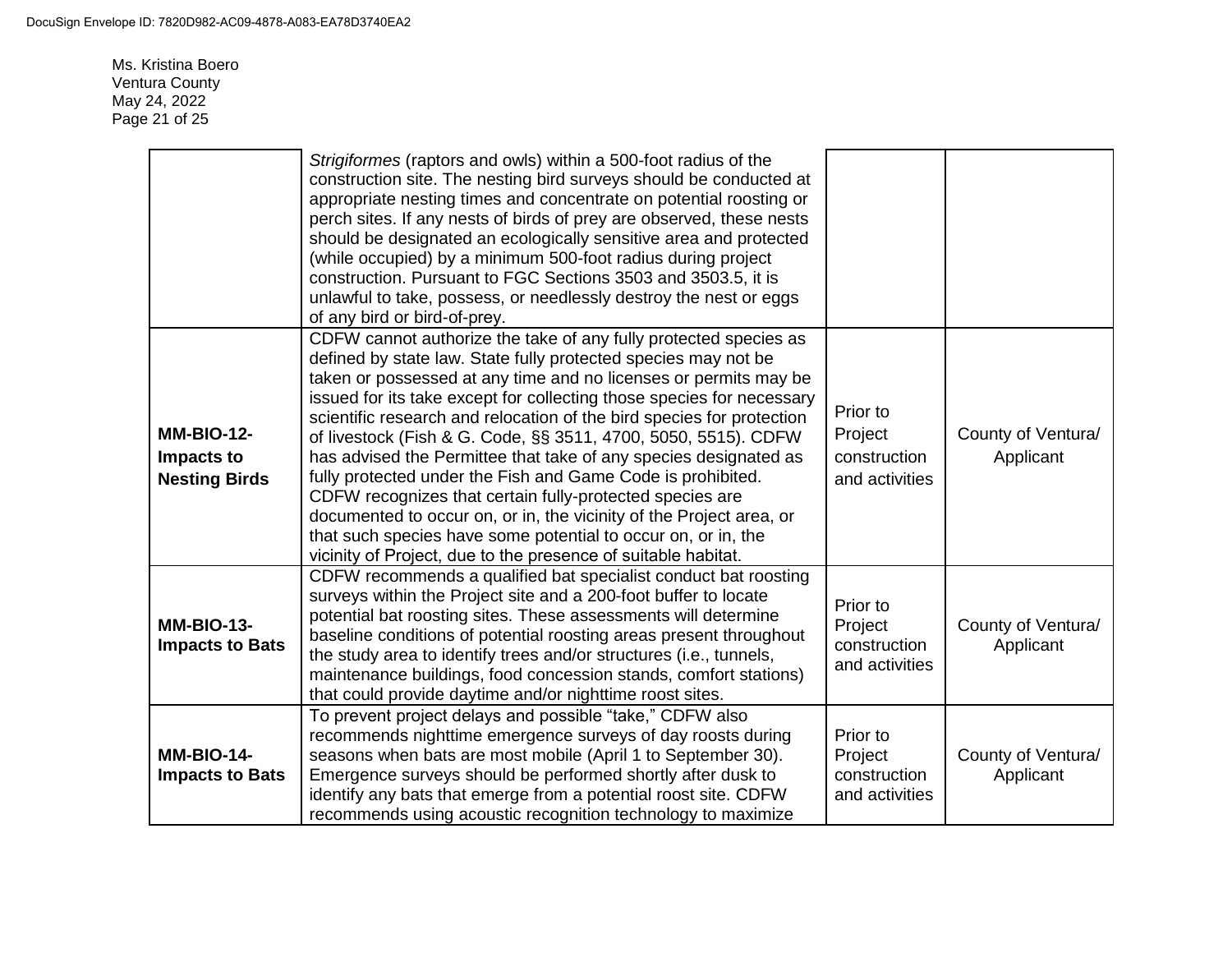Ms. Kristina Boero Ventura County May 24, 2022 Page 22 of 25

|                                             | detection of bats. In most parts of California, night roost use will<br>only occur from spring through fall while day roosts are typically<br>utilized during the spring, summer, and fall in California (Johnston<br>et al. 2004).<br>Survey methodology and results, including negative findings,<br>should be included in final environmental documents. Depending<br>on survey results, please discuss potentially significant effects of<br>the proposed Project on the bats and include species specific<br>mitigation measures to reduce impacts to below a level of<br>significance (CEQA Guidelines, § 15125).                                                                                                                                                                                                                                                                                                                                                                                                                                                                                                                                                                                                                                    |                                                       |                                 |
|---------------------------------------------|------------------------------------------------------------------------------------------------------------------------------------------------------------------------------------------------------------------------------------------------------------------------------------------------------------------------------------------------------------------------------------------------------------------------------------------------------------------------------------------------------------------------------------------------------------------------------------------------------------------------------------------------------------------------------------------------------------------------------------------------------------------------------------------------------------------------------------------------------------------------------------------------------------------------------------------------------------------------------------------------------------------------------------------------------------------------------------------------------------------------------------------------------------------------------------------------------------------------------------------------------------|-------------------------------------------------------|---------------------------------|
| <b>MM-BIO-15-</b><br><b>Impacts to Bats</b> | If maternity roosts are found, CDFW recommends, the following<br>mitigation measures-<br>1. If maternity roosts are found, to the extent feasible, work<br>should be scheduled between October 1 and February 28,<br>outside of the maternity roosting season when young bats<br>are present but are not yet ready to fly out of the roost<br>(March 1 to September 30).<br>2. If maternity roosts are found and if trees and/or structures<br>must be removed/demolished during the maternity season,<br>a qualified bat specialist should conduct a pre-construction<br>survey to identify those trees and/or structures proposed for<br>disturbance that could provide hibernacula or nursery<br>colony roosting habitat. Acoustic recognition technology will<br>be used to maximize detection of bats. Each tree and/or<br>structure identified as potentially supporting an active<br>maternity roost should be closely inspected by the bat<br>specialist no more than 7 days prior to tree and/or structure<br>disturbance to determine the presence or absence of<br>roosting bats more precisely. If maternity roosts are<br>detected, trees and/or structures determined to be<br>maternity roosts should be left in place until the end of the | Prior to<br>Project<br>construction<br>and activities | County of Ventura/<br>Applicant |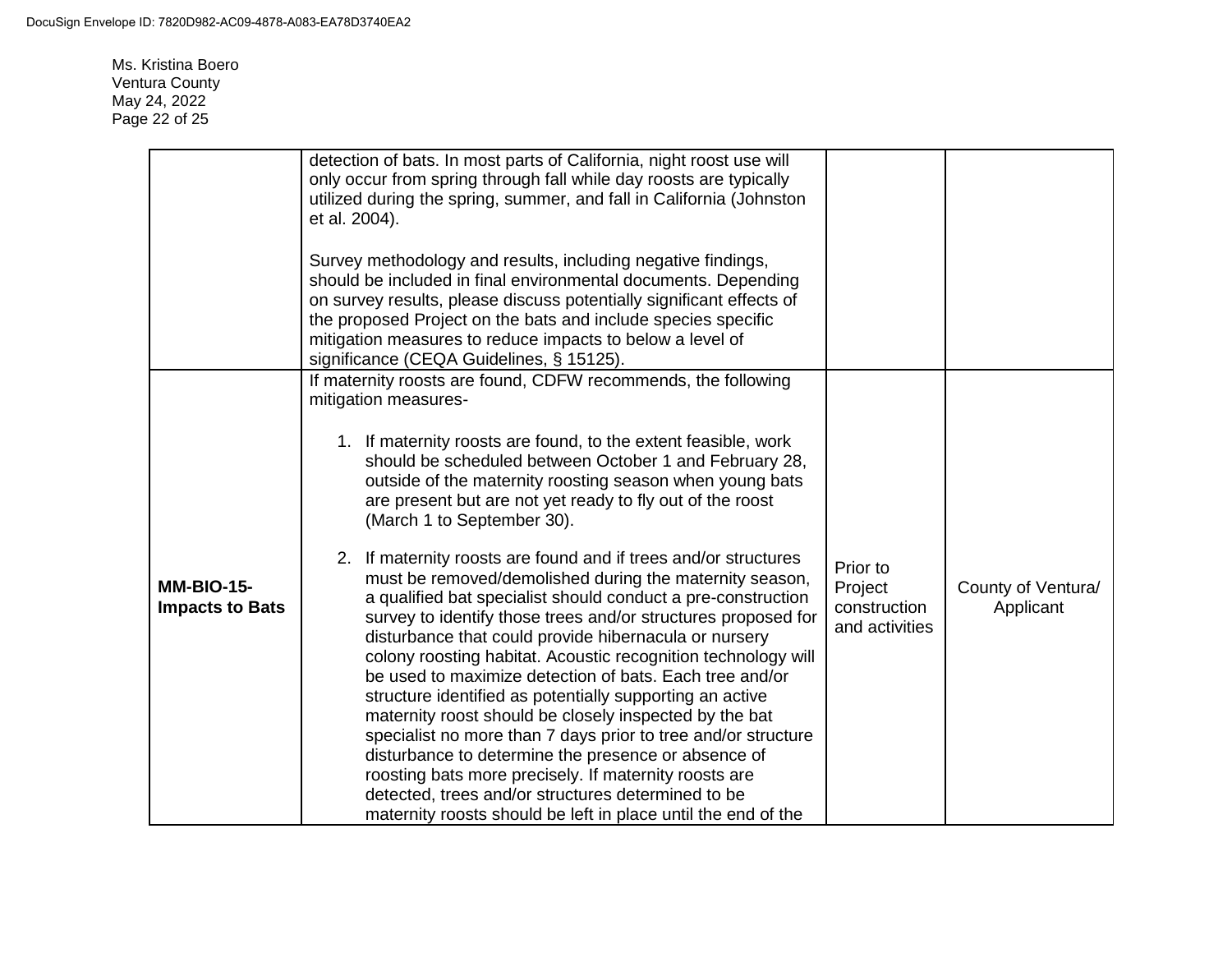Ms. Kristina Boero Ventura County May 24, 2022 Page 23 of 25

|                                             | maternity season. Work should not occur within 100 feet of<br>or directly under or adjacent to an active roost and work<br>should not occur between 30 minutes before sunset and 30<br>minutes after sunrise.<br>3. If bats are not detected, but the bat specialist determines<br>that roosting bats may be present at any time of year, trees<br>will be removed using the two-step removal method.<br>Segments of the tree which do not offer any roosting<br>habitat will be removed using a chainsaw. To ensure the<br>optimum warning for any roosting bats that may still be<br>present, trees should be pushed lightly with heavy<br>machinery two to three times, with a pause of<br>approximately 30 seconds between each nudge to allow<br>bats to become active. The tree should then be left in place<br>for at least a 24-hour period and inspected by a bat<br>specialist. Trees that are known to be bat roosts should not<br>be bucked or mulched immediately. A period of at least 24<br>hours, and preferably 48 hours, should elapse prior to such<br>operations to allow bats to escape. Bats should be allowed<br>to escape prior to demolition of buildings. This may be<br>accomplished by using lights, fans, and placing one-way |                                                       |                                 |
|---------------------------------------------|------------------------------------------------------------------------------------------------------------------------------------------------------------------------------------------------------------------------------------------------------------------------------------------------------------------------------------------------------------------------------------------------------------------------------------------------------------------------------------------------------------------------------------------------------------------------------------------------------------------------------------------------------------------------------------------------------------------------------------------------------------------------------------------------------------------------------------------------------------------------------------------------------------------------------------------------------------------------------------------------------------------------------------------------------------------------------------------------------------------------------------------------------------------------------------------------------------------------------------------------------------|-------------------------------------------------------|---------------------------------|
|                                             | exclusionary devices into areas where bats are entering a<br>building that allow bats to exit but not enter the building.                                                                                                                                                                                                                                                                                                                                                                                                                                                                                                                                                                                                                                                                                                                                                                                                                                                                                                                                                                                                                                                                                                                                  |                                                       |                                 |
| <b>MM-BIO-16-</b><br><b>Impacts to Bats</b> | If roosting habitat is available but absence is confirmed following<br>appropriate focus-surveys CDFW recommends removing potential<br>roosting habitat during winter months (November 1-January 31).<br>Removal of habitat where bats have been determined to be absent<br>will prevent future occupation in the area. Bats move roosting<br>locations frequently based on need or seasonal changes. Habitat<br>that is not occupied may become so in a matter of days, to weeks,<br>to months, to years.                                                                                                                                                                                                                                                                                                                                                                                                                                                                                                                                                                                                                                                                                                                                                 | Prior to<br>Project<br>construction<br>and activities | County of Ventura/<br>Applicant |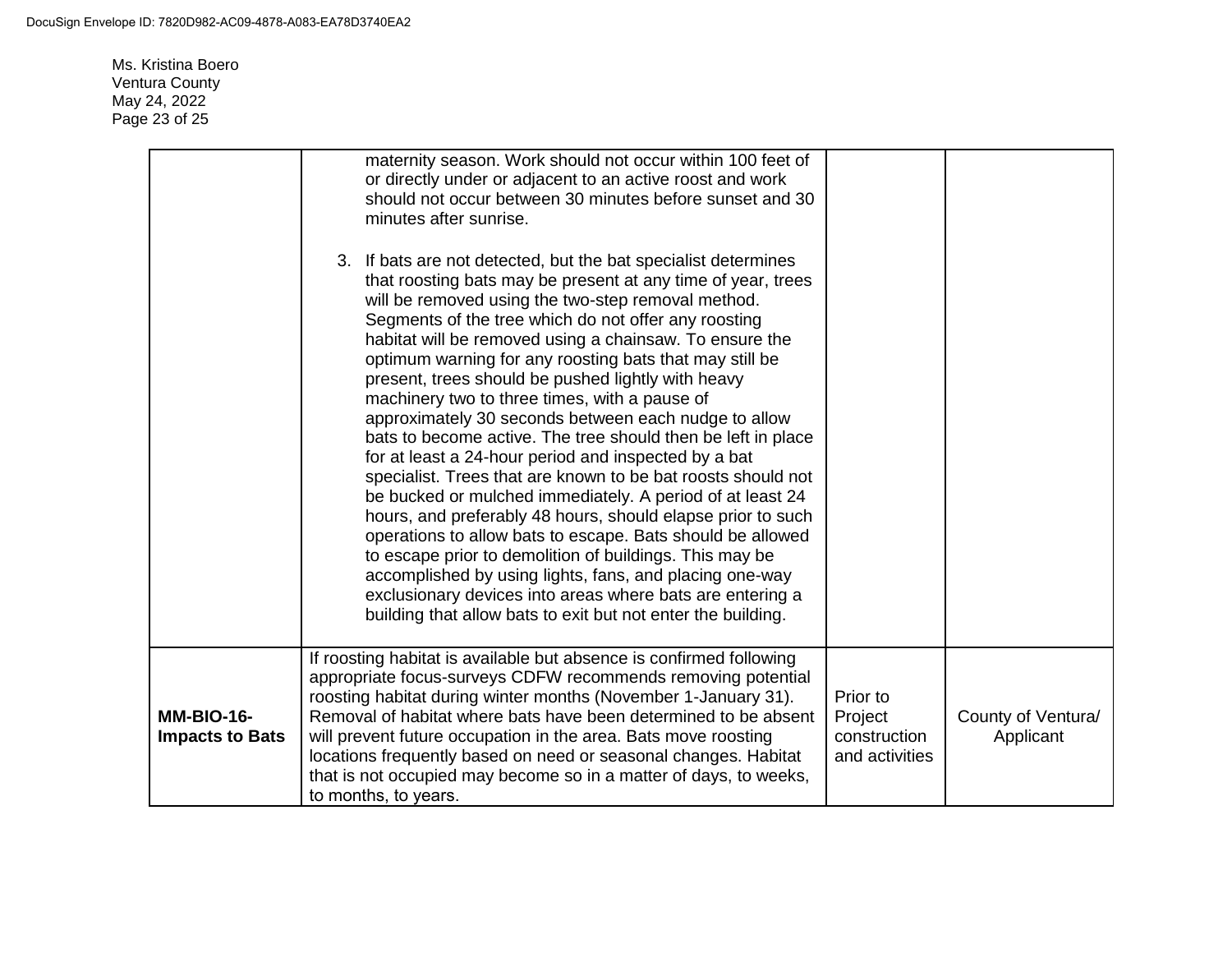Ms. Kristina Boero Ventura County May 24, 2022 Page 24 of 25

| <b>MM-BIO-17-</b><br>Impacts to Non-<br><b>Game Mammals</b><br>and Wildlife | If fencing is proposed for use during construction or during the life<br>of the Project, fences should be constructed with materials that are<br>not harmful to wildlife. Prohibited materials include, but are not<br>limited to, spikes, glass, razor, or barbed wire. Fencing should also<br>be minimized so as not to restrict free wildlife movement through<br>habitat areas. Los Angeles County's Significant Ecological Areas<br><b>Ordinance Implementation Guide</b><br>(https://planning.lacounty.gov/site/sea/wp-<br>content/uploads/2020/02/SEA-IG-2-6-20.pdf) offers additional<br>information on permeable fencing as well as design standards.<br>CDFW recommends reviewing those design standards. | Prior to<br>Project<br>construction<br>and activities | County of Ventura/<br>Applicant |
|-----------------------------------------------------------------------------|---------------------------------------------------------------------------------------------------------------------------------------------------------------------------------------------------------------------------------------------------------------------------------------------------------------------------------------------------------------------------------------------------------------------------------------------------------------------------------------------------------------------------------------------------------------------------------------------------------------------------------------------------------------------------------------------------------------------|-------------------------------------------------------|---------------------------------|
| <b>MM-BIO-18-</b><br>Impacts to Non-<br><b>Game Mammals</b><br>and Wildlife | To avoid direct mortality, a qualified biological monitor should be<br>on site prior to and during ground and habitat disturbing activities<br>to move out of harm's way special status species or other wildlife<br>of low mobility that would be injured or killed by grubbing or<br>Project-related construction activities. Salvaged wildlife of low<br>mobility should be removed and placed onto adjacent and suitable<br>(i.e., species appropriate) habitat out of harm's way.<br>It should be noted that the temporary relocation of on-site wildlife<br>does not constitute effective mitigation for the purposes of<br>offsetting Program impacts associated with habitat loss.                          | Prior to<br>Project<br>construction<br>and activities | County of Ventura/<br>Applicant |
| <b>MM-BIO-19-</b><br>Impacts to Non-<br><b>Game Mammals</b><br>and Wildlife | Grubbing and grading should be done to avoid islands of habitat<br>where wildlife may take refuge and later be killed by heavy<br>equipment. Grubbing and grading should be done from the center<br>of the Project site, working outward towards adjacent habitat off<br>site where wildlife may safely escape.                                                                                                                                                                                                                                                                                                                                                                                                     | Prior to<br>Project<br>construction<br>and activities | County of Ventura/<br>Applicant |
| <b>REC-1-</b><br><b>Mountain Lion</b>                                       | CDFW recommends the County evaluate the mountain lion<br>territory size and use of habitat within and surrounding the Project<br>vicinity. The County should analyze the change (i.e., increase) in<br>human presence and area of anthropogenic influence that will now<br>be in mountain lion habitat and how it may impact mountain lion<br>behavior, reproductive viability, and overall survival success.<br>Based on these known anthropogenic impacts on mountain lions,                                                                                                                                                                                                                                      | Prior to<br>Project<br>construction<br>and activities | County of Ventura/<br>Applicant |